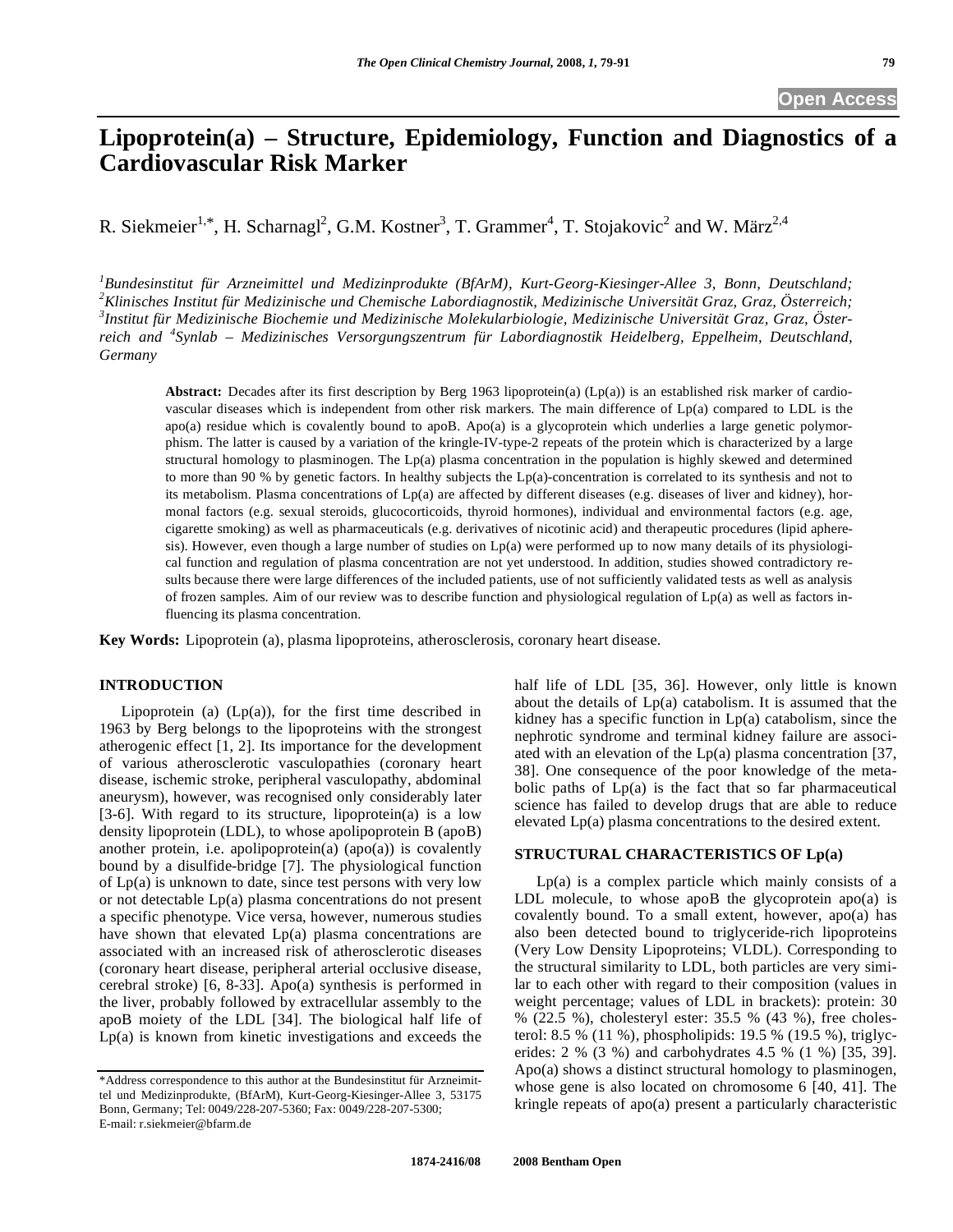structure, which have a high similarity to kringle IV (K IV) of plasminogen. Additionally, apo(a) contains a kringle V structure of plasminogen and a protease domain, which cannot be activated, as opposed to the one of plasminogen [2, 40, 41]. At least 30 genetically determined apo(a) isoforms were identified in man, which are the basis for the marked heterogeneity of the molecular size. The individual apo(a) isoforms differ by the number of K IV units in the molecule, i.e. corresponding to a molecular weight of approximately 12.5 kDa per K IV unit [2, 40, 42, 43]. The smallest apo(a) isoform consists of one protease domain, one K V unit and 11 K IV units, while the apo(a) isoform of the highest molecular weight has 52 K IV units. Between the individual K IV units there are highly glycosylated connection units [2].

### **Lp(a) METABOLISM**

 Apo(a) is synthesised predominantly, if not exclusively, in the liver. After its synthesis, apo(a) binds with high affinity to apoB on LDL. The binding is then probably completed on the hepato-cellular surface *via* a disulfide-bridge of the Cys4326 of apoB and the only free cysteine group in K IV type 9 (Cys4057) of apo(a) [2, 44]. The synthesis of  $Lp(a)$  is thus a two-step process [45]. In a first step, which can be competitively inhibited by lysine analogues, the free sulfhydryl groups of apo(a) and apoB are brought close together. The binding of apo(a) then occurs near the domain of apo B which binds to the LDL receptor, resulting in a reduced affinity of Lp(a) to the LDL receptor. Particles that show a reduced affinity to the LDL receptor, such as particles containing apoB-48 and VLDL are not able to form stable complexes with apo(a) [2]. Thus the largest part of apo(a) is present as apo(a) bound to LDL. Only a small, quantitatively variable part of apo(a) remains as free apo(a) and probably plays an important role in the metabolism of Lp(a) [2, 46]. Investigations into the metabolism have shown that the synthesis rate of  $Lp(a)$  is strongly related to its plasma concentration and therefore depends on the apo(a) isoform that determines plasma concentration, while the catabolism rate is only of little significance [36].

The metabolic path of the synthesised  $Lp(a)$  is to a large extent unknown. Due to the similarity of the composition of LDL and  $Lp(a)$  it was first assumed that  $Lp(a)$ , like other lipoproteins containing apoB, is degraded *via* the LDL receptor. Thus it could be shown in *in vitro* experiments that the binding of Lp(a) to fibroblasts could be competitively inhibited by addition of LDL, but compared to LDL,  $Lp(a)$ only had a small affinity to the LDL receptor. Animal experiments (rat, rabbit, hedgehog) showed that the liver plays an important role in  $Lp(a)$  metabolism – followed by the kidney and the spleen [35]. On the other hand, kinetic investigations performed in man, which demonstrated a longer plasma half life for Lp(a) compared to LDL, allowed the conclusion that the LDL receptor practically has no function in the metabolism of  $Lp(a)$ . The fractional catabolic rates for LDL and  $Lp(a)$  are 0.38 and 0.26, respectively, in normal persons and are practically the same as for homozygous patients with a defect of the LDL receptor (0.205 and 0.210, respectively) [35, 36]. This phenomenon was the reason that other metabolic paths are now being discussed for Lp(a). Apo(a) obviously separates from apoB in the blood and as a consequence it comes to a subsequent fragmentation into degradation products of different molecular weight induced

by metalloproteinases [2, 47]. As could be shown in experiments in transgenic mice, the resulting degradation products are removed from circulation by different organs and tissues, and only a very small part of them (less than  $1\%$  of apo(a)) is excreted with the urine [2, 47, 48]. Other, receptordependent metabolic paths are assumed for the Lp(a) metabolism. Among them are the LDL receptor related protein, megalin, the VLDL receptor and the galactose-specific asialoglycoprotein receptor (ASGPR) [2, 49].

### **GENETICS AND PLASMA CONCENTRATION**

The plasma concentration of  $Lp(a)$  is not evenly distributed in the population, but is highly skewed with regard to frequency, whereby the concentrations among different individuals may differ by a factor of 1000 [35, 50, 51]. Correspondingly the normal values of the Caucasian population show a median of approximately 8 mg/dL to 10 mg/dL, while the mean values are at an approximate level of 16 mg/dL to 18 mg/dL [35, 52]. The concentrations in Black Africans are twice as high as in Caucasians, while the plasma concentrations of Asian individuals are distinctly below that value, although the underlying causes are not finally clarified [2]. The concentrations are determined by genetic factors and are considered subject to only low variations during lifetime [35, 53]. But despite that a continuous rise of Lp(a) plasma concentrations [2] is found mainly in the first weeks after birth and in the course of the later decades in life. There is a distinct inverse correlation between the respective molecular weight of the  $Lp(a)$  and of the number of kringle-IV-domains in the apo(a) part of the lipoprotein particle and the individual plasma concentrations, respectively. Thus individuals with a high Lp(a) molecular weight show a low plasma concentration, while individuals with a low  $Lp(a)$  molecular weight present high plasma concentrations [34, 54, 55]. The reason for this is the fact that apo(a) isoforms with a high molecular weight are stronger bound and degraded in the rough endoplasmic reticulum, in the Golgi apparatus and in proteasomes than apo(a) isoforms with a low molecular weight [56, 57]. A total of 50 % of the genetic variation of the plasma concentration is determined by the respective number of kringle-IV-domains, while approximately 45 % of the genetic variation of the plasma concentrations are attributable to polymorphisms and mutations of the promoter region (pentanucleotide repeat, TTTTA), to the coding regions (+93 C/T polymorphism) and to other variations of the apo(a) gene [2, 35].

# **PHYSIOLOGICAL FUNCTIONS OF Lp(a)**

 Based on the results of the initial investigations by Berg [1], the opinion prevailed for many years, that individuals without detectable Lp(a) plasma concentrations (so-called Lp(a)-negative individuals) did not have any defect. Due to the increasing sensitivity of the analytical procedures used in the detection it could be shown that the plasma concentrations of these individuals were only below 25 mg/dL. Later investigations in individuals with Lp(a) plasma concentrations of  $< 0.5$  mg/dL showed a disproportionately high excretion of apo(a) fragments in the urine of these individuals [2]. Now further investigation results allow the conclusion that apart from its significance as an important agent in the development of atherosclerosis, Lp(a) has even more physiological functions, e.g. in wound healing, angiogenesis and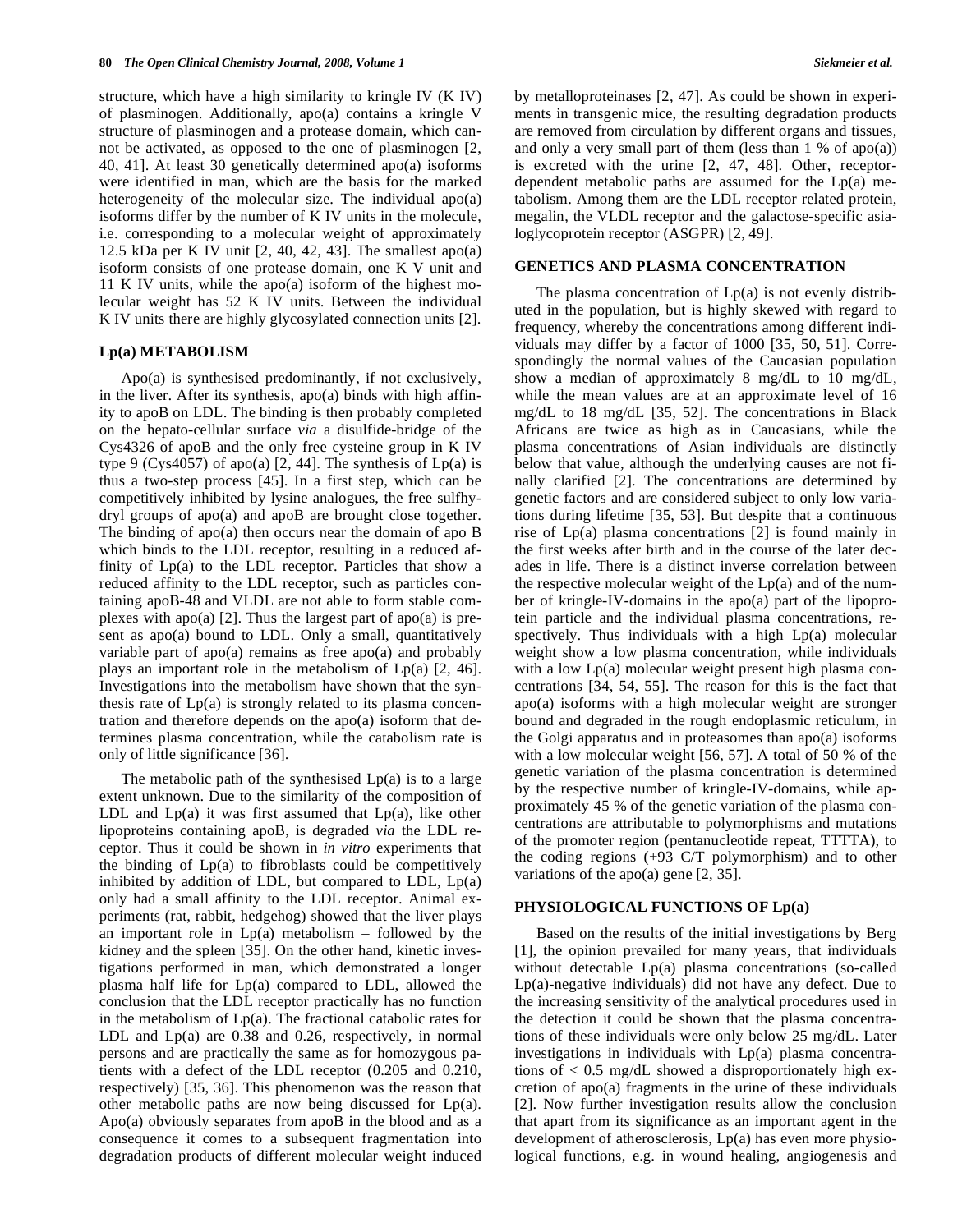hemostasis [2, 40, 58]. In the context of pleiotropic actions, however, the favourable action mechanisms are opposed by pathogenetic mechanisms, whereby the importance of Lp(a) in atherogenesis should be particularly mentioned (Table **1**) [14, 16, 17, 40, 58].

# **Table 1. Pathogenetic Mechanisms by which Elevated Lp(a) Plasma Concentrations Lead to an Accelerated Atherothrombosis [14,16,17,40,58] (Modified According to [17])**

| Easy oxidisability of $Lp(a)$ and formation of highly atherogenic<br>complexes with LDL in the vessel wall  |
|-------------------------------------------------------------------------------------------------------------|
| Increase of oxidation rate, uptake and retention of LDL                                                     |
| Enhancement of lipid uptake by macrophages                                                                  |
| Competitive inhibition of plasminogen during the binding to cellular<br>receptors and protein binding sites |
| Decreased thrombin formation and inhibition of fibrinolysis                                                 |
| Inhibition of t-PA and increased formation of PAI-1                                                         |
| Inactivation of tissue factor pathway inhibitors                                                            |
| Increase of thrombin synthesis                                                                              |
| Facilitation of thrombus formation at sites of tissue lesions                                               |
| Increase of proliferation and migration of smooth vascular muscle cells                                     |
| Inhibition of transforming growth factor $\beta$                                                            |
| Increased expression of intercellular adhesion molecules                                                    |
| Inhibition of the formation of collateral vessels                                                           |

# **Lp(a) IN WOUND HEALING**

 Individual investigations indicate a possible favourable role of Lp(a) in wound healing [39, 58]. After tissue lesions Lp(a) plasma concentrations may increase as a consequence of an acute phase reaction [2, 39, 58], then it comes to an accumulation of Lp(a) at the lesion and subsequently to a proliferation of smooth vascular muscle cells and endothelial cells and to a release of cholesterol into the tissue [58-60]. This led to the theory that a few million years ago, when plasma cholesterol concentrations were assumed to be much lower, Lp(a) could have been a substantial source for the supply of tissues with cholesterol which was to be used in tissue regeneration and repair. This would have been an evolutionary advantage, which later transformed into a risk factor due to altered circumstances [39, 58].

# **Lp(a) IN ANGIOGENESIS**

 $Lp(a)$  is also important for the process of angiogenesis and the sprouting of new vessels. This is based on the fact that angiogenesis starts with the remodelling of matrix proteins and the activation of matrix metalloproteinases (MMP). The latter ones are usually synthesised as inactive zymogens and require activation by proteases, this is also accomplished by plasminogen. The marked structural homology of  $Lp(a)$ to plasminogen, with a simultaneous lack of protease activity, may indicate that Lp(a) has an antiangiogenetic effect [2]. Accordingly, an antiangiogenetic effect of Lp(a) and apo(a) and its fragments excreted with the urine could be demonstrated in transgenic mice and *in vitro* [61, 62]. In the *in vitro* assay apo(a) did not have any effect on the accumulation of plasminogen activator-inhibitor I (PAI-I) and only little influence on the activation of urokinase, which indicates that for the inhibition of angiogenesis *in vivo* further influences have to be of importance [2, 62]. In another animal experiment it could be shown that apo(a) leads to an inhibition of the angiogenesis-dependent tumour growth in the colon of nude mice [63].

 Finally it should be stated that elevated Lp(a) plasma concentrations are found in individuals over eighty years and in tumour patients, as opposed to healthy individuals. These increases indicate that individuals with higher Lp(a) concentrations, provided they do not develop atherosclerosis, may have a certain protection against tumour diseases or that Lp(a) may have a certain function in tumour defence [2, 39]. Likewise, the plasminogen fragments have an antiantiangiogenetic effect due to their homologous structure [39]. In summary it can be said, however, that the possible relationships between an antiangiogenetic effect of Lp(a) and a possible protection against tumour formation are only insufficiently known and require extensive further experimental investigation.

# **Lp(a) IN HEMOSTASIS**

 Due to the marked structural homology between the apo(a) part and plasminogen, which both belong to the socalled plasminogen group [41], a relationship between the coagulation system and Lp(a) was assumed quite early [64].  $Lp(a)$  is able to competitively inhibit the binding of plasminogen to fibrinogen and fibrin, and to inhibit the fibrindependent activation of plasminogen to plasmin *via* the tissue plasminogen activator  $[64-66]$ , whereby apo(a) isoforms of low molecular weight have a higher affinity to fibrin than apo(a) isoforms of higher molecular weight [65]. Like other compounds containing sulfhydryl groups, homocysteine enhances the binding of Lp(a) to fibrin [67]. During fibrinolysis, physiological importance of which lies in the dissolution of fibrin deposits and in the restoration of an injured vascular endothelium [68], the binding of plasminogen to lysine residues results in plasmin activation and subsequently in the enhancement of the following fibrinolytic processes [69-74].  $Lp(a)$  binding also involves lysine  $[65]$  with the consequence, that due to the lack of catalytic activity it comes to hypofibrinolysis and, due to the LDL-component of the Lp(a), to an accumulation of cholesterol  $[2, 40, 41, 58, 65,$ 75-77]. Moreover, Lp(a) stimulates the synthesis of plasminogen activator-inhibitor I (PAI-I) in endothelial cells or of PAI-II in monocytes [2, 78]. The thus induced decrease of plasmin activity is not only important for the fibrinolytic system, since plasmin is also required for the activation of transforming growth factor- $\beta$ 1 (TGF-  $\beta$ 1) which plays an important role in the proliferation and migration of the smooth vascular muscle cells within the atherosclerotic process [79]. Another relationship, which also favours the formation of thromboses, between Lp(a) and the fibrinolytic system is found in its property, to bind to the Tissue Factor Pathway Inhibitor (TFPI), a regulator of the tissue factor (TF)-mediated coagulation, expressed in activated monocytes, endothelial cells and thrombocytes [58, 80-84], and to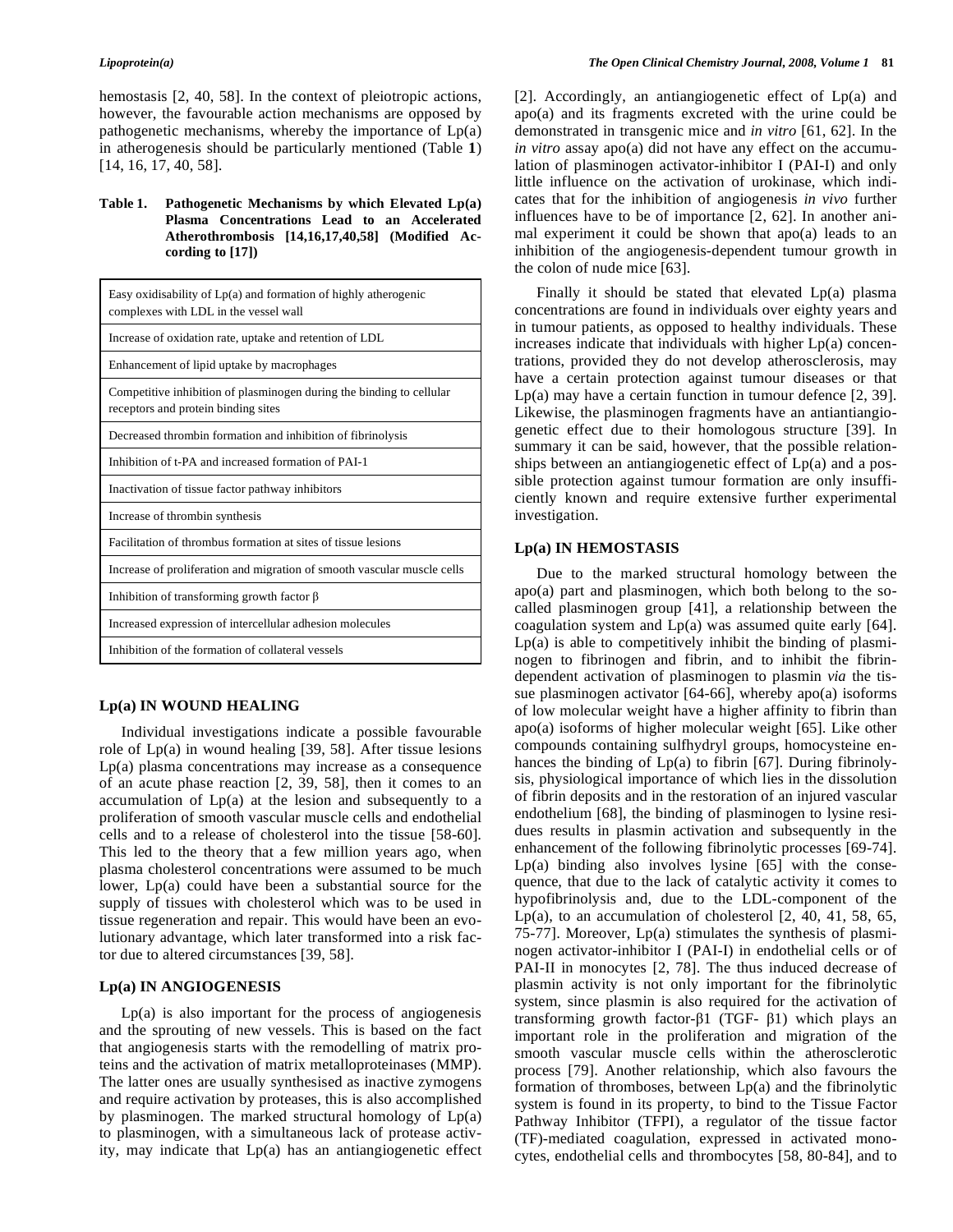subsequently inactivate this factor [85]. But in addition to the mentioned prothrombotic properties Lp(a) also has antithrombotic properties. Thus  $Lp(a)$  binds with high affinity and specificity to the platelet activating factor acetylhydrolase. This does not only result in the inhibition of PAF, one of the strongest trigger factors of thrombocyte aggregation, but also in the hydrolysis of the short-chain phospholipids that develop during the process of lipid oxidation [2, 86-88]. Additionally, Lp(a) also leads to the inhibition of the collagen-induced thrombocyte aggregation and to the inhibition of serotonin and thromboxan secretion [2, 89]. In summary it shows that *via* various mechanisms Lp(a) possesses both prothrombotic and antithrombotic properties, which may be an explanation for the contradictory trial results achieved in different patient cohorts, since the properties of Lp(a) find different expression [2].

 Several studies demonstrate a role of Lp(a) as an important risk marker, partly independent of other risk markers, for the occurrence of an acute coronary syndrome and spontaneous, partly recurring, ischemic strokes and of venous thromboses and thromboembolism in children and adults [58, 90-96], while other investigations did not establish any relationship between the occurrence of thrombotic events or thromboembolism and the existence of an elevated  $Lp(a)$ plasma concentration [97-99]. Moreover, elevated Lp(a) plasma concentrations were measured in a number of studies performed in patients with early-stage or terminal kidney diseases and autoimmune diseases (antiphospholipid syndrome, systemic sclerosis, chronic thromboembolic pulmonary hypertension, rheumatoid arthritis and systemic lupus erythematosus), which fact supports the involvement of Lp(a) in the increased occurrence of thromboembolic events [100-109].

### **Lp(a) IN ATHEROSCLEROSIS**

The importance of  $Lp(a)$  in the formation and progression of atherosclerotic vascular diseases could be demonstrated in numerous animal experiments. Thus evidence was supplied that in transgenic, hyperlipidemic and Lp(a) expressing Watanabe rabbits, Lp(a) leads to enhanced atherosclerosis with development of calcifications [110-112]. Under the influence of  $Lp(a)$ , the binding of  $Lp(a)$  to glycoproteins, e.g. laminin, results - *via* its apo(a)-part [113-115] both in an increased invasion of inflammatory cells [116, 117] and in an activation of smooth vascular muscle cells with an increased formation of alkaline phosphatase and subsequent calcifications [111, 112] in the vascular wall. The inhibition of TGF-1 $\beta$  activation is another mechanism *via* which Lp(a) contributes to the development of atherosclerotic vasculopathies. TGF-1 $\beta$  is subject to proteolytic activation by plasmin and its active form leads to an inhibition of the proliferation and migration of smooth muscle cells, which play a central role in the formation and progression of atherosclerotic vascular diseases [79, 118-120]. If TGF-1 fails to be activated, e.g. due to  $Lp(a)$  accumulation in the vascular wall, it is associated with an increased proliferation and migration of the smooth vascular muscle cells and the formation of atherosclerotic lesions [79, 118, 121, 122].

In man,  $Lp(a)$  is an important risk marker which is independent of other risk markers. Its importance, partly also under consideration of the molecular weight and other genetic polymorphisms, could be demonstrated by a high number of epidemiological and clinical studies investigating the formation and progression of atherosclerosis, myocardial infarction, and stroke and also by meta-analyses [6, 8-33]. The simultaneous presence of other risk markers, e.g. hypercholesterolemia, hyperfibrinogenemia or reduced HDLcholesterol, will lead to an even stronger increase of the total risk for the occurrence of cardiovascular diseases due to Lp(a) [11, 13, 31]. However, there are other studies that could not find evidence for the role of Lp(a) as a risk marker for cardiovascular diseases, e.g. the Physicians Health Study [2, 123]. Possible causes for such negative results may be performance of analyses with samples that were stored for too long and the use of insufficiently validated test kits, but also the investigation of smaller study populations, which are subject to an increased influence of the skewed distribution of the Lp(a) plasma concentration in the population  $\langle 0.1 \rangle$ mg/dL up to  $>300$ mg/dL) [2].

# **INFLUENCE OF DISEASES ON Lp(a) PLASMA CONCENTRATION**

 Predominantly, the Lp(a) plasma concentration is considered genetically determined [35, 53]. But a number of factors may lead to an increase or decrease of the plasma concentration. In the following, some of these factors will be discussed in detail. Cholestatic liver diseases, particularly those that are characterised by high concentrations of lipoprotein X, are associated with reduced  $Lp(a)$  concentrations. In these cases it is assumed that a lack of normal LDL is the cause for this phenomenon, which leads to an impairment of the assembly of LDL and apo(a) [2].

 Many studies have investigated the influence of chronic kidney diseases on the concentration and metabolism of plasma lipoproteins. Elevated Lp(a) plasma concentrations were found in patients with diabetic microscopic albuminuria [17], nephrotic syndrome [17, 105, 109], nephropathy [17] and kidney failure of different etiology and stages [17, 26, 104, 105, 107, 108]. The high number of those studies shows that  $Lp(a)$  plays an important part as a risk marker for the development of cardiovascular diseases in patients with kidney diseases [17, 26, 104].

 On account of the interleukin-6 (IL-6) dependent regulation of Lp(a) synthesis, Lp(a) can to a certain extent be regarded as an acute phase protein [2], with the consequence, that inflammatory stimulants may be associated with a particularly marked elevation of the Lp(a) plasma concentration [124, 125].

# **HORMONAL INFLUENCE ON THE Lp(a) PLASMA CONCENTRATION**

 Several hormonal factors, that are either attributable to the respective underlying diseases or to therapeutic administration, lead to alterations of the Lp(a) plasma concentration, which are partly opposed to the alterations of the other plasma proteins. Thus patients with disturbed thyroid function present marked alterations of the fat metabolism [2, 35, 126] if compared to euthyroid patients. Hypothyroidism is associated with an increase of Lp(a) concentrations, while vice versa, hyperthyroidism is accompanied by a decrease of Lp(a). Manifest diseases show more marked alterations than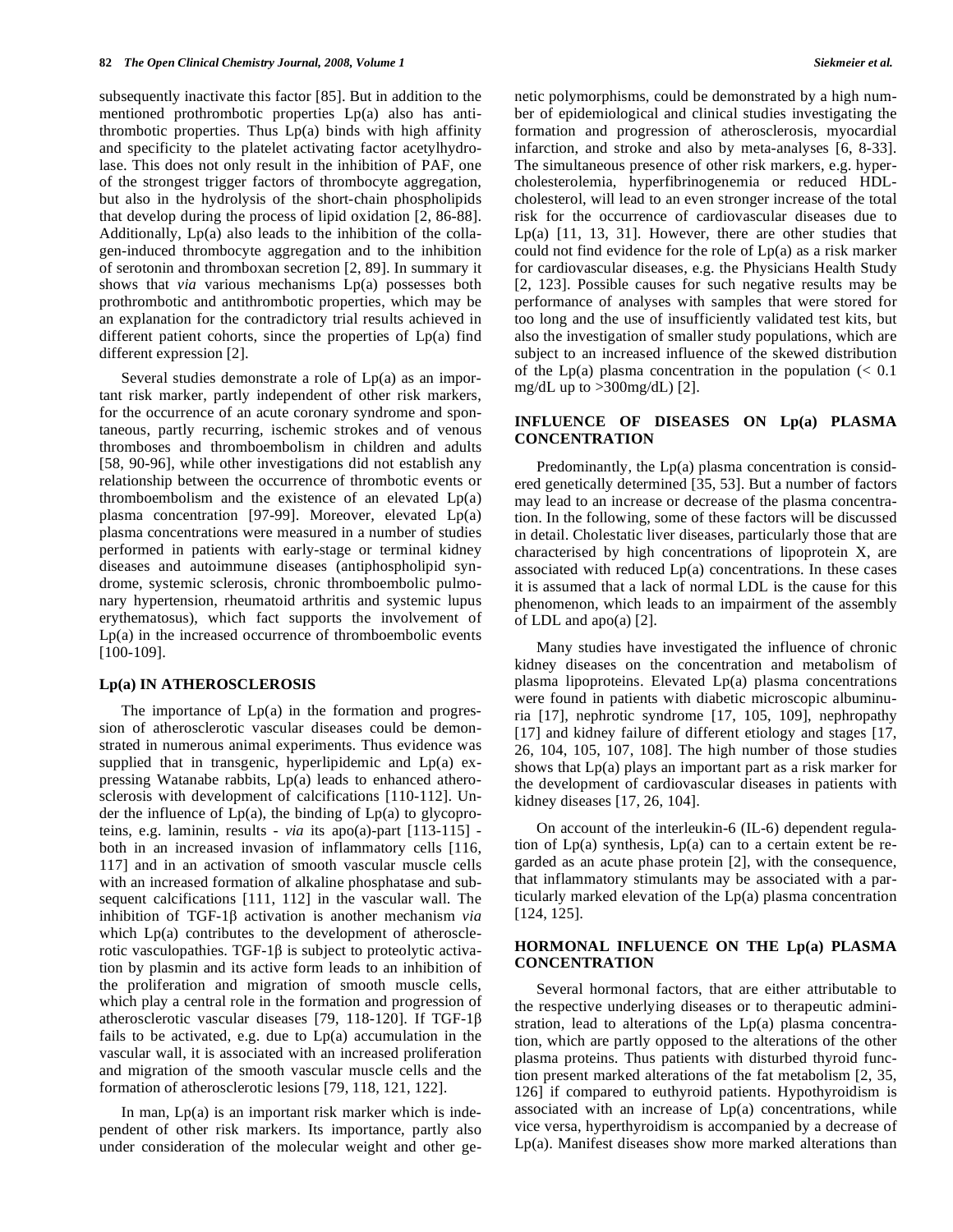subclinical stages. The same applies under administration of a therapy. Thus triiodothyronine  $(T_3)$  or thyroxine  $(T_4)$  substitution results in a decrease of Lp(a) plasma concentration, while the administration of a thyroid inhibitor is associated with an increase. In both cases the therapeutic alterations are all the more marked, the more distinct the manifestations of the underlying hormonal disturbance are [2, 35, 126].

 Animal experiments performed in transgenic mice showed a regulation of the apo(a) gene by sexual steroids. Testosterone leads to down-regulation [127]. While endogenous testosterone does not have a relevant effect on the Lp(a) plasma concentration [128], the supplementation of testosterone or other androgenic substances (e.g. nandronlone acetate, stanozolol, dehydroepiandrosterone) is associated with a suppression of the  $Lp(a)$  plasma concentration [128-131]. Vice versa, an orchidectomy will result in an increase of  $Lp(a)$  due to the low testosterone levels [130]. The administration of gonadotropin releasing hormone agonists and antagonists, which act *via* the inhibition of testosterone synthesis [132-135] has a similar effect. The same applies to the administration of antiandrogens, e.g. of the  $5\alpha$ -reductase inhibitor finasteride, which may also result in an elevation of Lp(a) [136].

 The female sexual steroids also have an influence on various parameters of the fat metabolism [137, 138]. While in premenopausal women with normal menstrual cycles, we observe no or only little alteration of Lp(a) [139-142], the stimulation with follicle-stimulating hormone (FSH) in the luteal phase will result in a temporary increase [140, 142]. Once the women have reached the postmenopausal stage (due to physiological, pharmacological or surgical reasons), the associated hormonal alterations also result in a distinct elevation of  $Lp(a)$  [143-148]. A hormone replacement therapy with estrogen as a monotherapy or in combination with progesterone leads to a decrease of Lp(a) in these patients, which is particularly marked in those women whose pretherapy Lp(a) concentrations were elevated [143, 144, 147, 148]. In postmenopausal women with breast cancer the frequently administered estrogen receptor-modifying substances such as tamoxifen and toremifene [149, 150], but not aromatase inhibitors, such as letrozole [151] also lead to a decrease of Lp(a).

 The influence of a number of additional hormones on Lp(a) plasma concentrations is also discussed. The administration of corticotropin or its analogues (e.g. synacthene) leads to a distinct decrease of Lp(a) [2, 152-154], both in healthy individuals and in patients with terminal renal failure and hemodialysis and in patients after kidney transplantation. With regard to diabetes mellitus there exists a whole range of partly contradictory publications. Insulin does not directly influence the  $Lp(a)$  plasma concentration [35]. A comparison with healthy individuals shows that the  $Lp(a)$  in patients with type 1 diabetes mellitus show hardly any alterations, which means that an improvement of the metabolic control is not associated with an alteration of  $Lp(a)$  [2, 35]. Contrary to that patients with type 2 diabetes mellitus show more frequently an increase of Lp(a) compared to healthy individuals, which may be secondarily induced, since the patients studied excrete fewer apo(a) fragments with the urine than healthy individuals due to a concomitant limitation of the renal function [2, 155].

# **INFLUENCE OF NUTRITION AND LIFE-STYLE ON Lp(a) PLASMA CONCENTRATIONS**

 Many studies have investigated the influence of alcohol on the Lp(a) plasma concentration. The chronic consumption of ethanol results in a marked decrease of the Lp(a) concentration which is dose-dependent and has no relationship with the size polymorphism of apo(a)  $[2, 156, 157]$ . Vice versa the Lp(a) concentration rises again after termination or reduction of alcohol consumption [158-160]. The mechanism of action is not completely known. It is discussed that it involves insulin-like growth factor (IGF)-binding protein [2, 159].

 Furthermore there are investigations that observed an influence of different nutritional styles on Lp(a) concentrations. Trans-fatty acids such as elaidic acid, which is found in deep-fried food, obviously lead to a 25 % - 50 % increase of Lp(a) concentration, which is particularly marked in individuals with initially elevated Lp(a) concentrations [17, 161, 162]. Vice versa several studies also discuss that mono- or poly-unsaturated fatty acids or fat-modified foods may have a lowering and protective effect on Lp(a) plasma concentrations [17, 163-165].

 Several studies and overviews describe decreased Lp(a) plasma concentrations in smokers as compared to nonsmokers [2, 166-168]. Vice versa such an influence could not be established in other studies that were performed partly with monozygotic twins [169-171].

 Finally a possible effect of exercise on Lp(a) concentrations should be mentioned. While some studies could not observe an alteration of the Lp(a) concentration [172-174], older studies showed a slight increase without further clinical relevance [170, 175].

# **THERAPEUTIC MODIFICATION OF Lp(a)**

 A large number of studies investigated the influence of therapy forms on Lp(a) plasma concentrations. The administration of niacin or nicotinic acid may produce a distinct decrease of Lp(a), with simultaneous favourable influence on other parameters of the lipid metabolism. Moreover it is possible, to combine nicotinic acid with other substances, such as gemfibrozil and inhibitors of hydroxymethyl-CoAreductase (statins) [2, 176-179].

 Although fibrates (to include gemfibrozil) *in vitro* decrease the mRNA for  $Lp(a)$  [180], rather controversial results have been obtained *in vivo* for the effect of these drugs on  $Lp(a)$  plasma concentrations [2].

 Lipid apheresis is an effective method for which a number of approaches are available, but due to its invasiveness and the necessity of a frequent repetition (at least every two weeks) it is more or less regarded as *ultima ratio*. The procedures that are primarily developed for the removal of LDL allow a reduction of  $Lp(a)$  plasma concentrations by up to 80 %, depending on the volume of blood or plasma that is treated [2, 181-183].

 By contrast, the different statins, if administered as monotherapy, do not only fail to achieve a decrease of Lp(a), but partly may even lead to an increase. Only a small number of studies observed a decrease of Lp(a) under the administration of statins [2, 35, 184-188]. Analogously, this applies to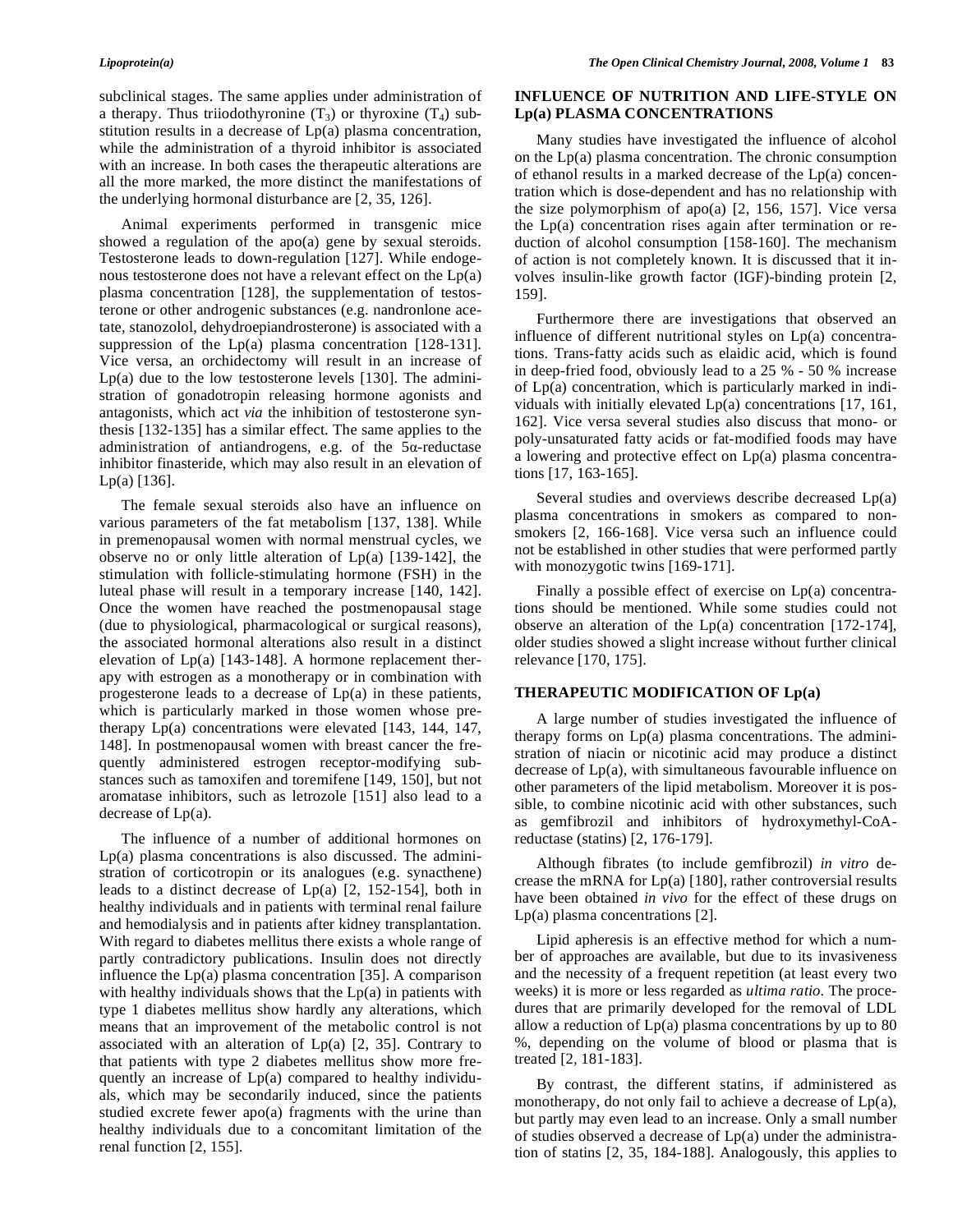substances which inhibit intestinal cholesterol absorption (e.g. resins) and which may be combined with other antilipemics, particularly with statins, to enhance the cholesterollowering effect [184-186].

 Apart from these substances long established in the therapy of dyslipidemia there are other pharmaceuticals, only recently introduced into therapy and new compounds still in the phase of development [189]. Substances specifically targeting the peroxisome proliferator-activated receptor (PPAR) [189] are particularly important in this context. This group includes thiazolidindiones (e.g. pioglitazone, rosiglitazone, troglitazone). Studies in type 2 diabetics were able to show a favourable influence of these substances on the glycometabolic control and lipid metabolism, and additionally a decrease of the  $Lp(a)$  plasma concentrations under the therapy [190, 191].

 Various studies investigated the influence of fatty acids, particularly fish oil, and  $\omega$ 3- and  $\omega$ 6-fatty acids on Lp(a) plasma concentrations. The results obtained in these studies are altogether quite controversial and stating either an increase of Lp(a), denying any influence or even observing a decrease [2, 163, 165, 192].

 Finally there are also individual studies with partly controversial results, which indicate a possible favourable influence originating from other compounds such as carnitine [2, 193-196], coenzyme Q<sub>10</sub> [197, 198] or aspirin [199, 200].

# **ANALYTICS OF Lp(a)**

 A considerable number of studies investigating the cardiovascular risk factor Lp(a) shows controversial results, whereby the contradictions may be a consequence of both the study design and the analytical methods used for that purpose (Table **2**) [17, 201, 202]. The following paragraphs will discuss the analytical causes for the variability.

In the past, the  $Lp(a)$  concentrations were often determined with analytical procedures that allow only a very limited comparability of the results. At present the Lp(a) value is determined by electrophoresis, electroimmunodiffusion, electroimmunoassays, radioimmunoassays, immunoradiometric assays, immunoturbidimetric assays and enzyme-linked immunoassays (ELISAs) [16, 17]. The electrophoretic methods have the advantage that they are not dependent on the polymorphism of Lp(a) [17, 203, 204]. Although larger studies could show the value of these methods, they have the disadvantage that with a specificity of 95 % their sensitivity with regard to the detection of  $Lp(a)$  concentrations  $> 30$  mg/dL is only 51 %, which limits their use in scientific investigations [17, 205].

 The heterogeneity of apo(a) with regard to size constitutes an analytical problem in so far, as the antibodies used by most manufacturers are specific for the K IV type 2 epitope [17, 201]. Depending on the molecular weight this results in a variable immune reactivity with overestimation of concentrations in cases of high or underrating in cases of low molecular weights of apo(a). As a consequence of a use of these antibodies studies may have had controversial results with regard to the relationship between Lp(a) and vascular diseases [17, 201].

 Based on experiences from the past, the International Federation of Clinical Chemistry and Laboratory Medicine (IFCC) developed an international reference material (IFCC  $SRM$  2B) with a defined amount of  $Lp(a)$  and a monoclonal antibody against an epitope in K IV type 9, which occurs only once per apo(a) molecule and thus delivers results that are not dependent on the molecular weight [17, 206]. ELI-SAs on the basis of this reference material are independent of the apo(a) isoform and could in the future serve as gold standard for  $Lp(a)$ , which is already recognised by the National Heart, Lung and Blood Institute (NHLBI) and the World Health Organization (WHO) as "First WHO/IFCC International Reagent for Lipoprotein(a) for Immunoassay". The availability of this standard would enable the manufacturers to minimise the inaccuracy and between batch variability of the antibodies and to improve the comparability of the Lp(a) assays in scientific investigations [17, 206, 207].

 The additional determination of the molecular weight of apo(a) or of the isoform would further improve the risk assessment, but is not yet available in a suitable form for clinical routine use. On account of the inverse relationship between molecular weight and concentration, the exact determination of the  $Lp(a)$  plasma concentrations appears suitable, for the time being, to determine the individual risk [17].

**Table 2. Causes for Contradictory Results in Studies Investigating Lp(a) [17,201,202]** 

| <b>Analysis</b>                                                                 |
|---------------------------------------------------------------------------------|
| Different analytical methods with/without relationship to apo(a) iso-           |
| forms                                                                           |
| Lacking standardisation of methods                                              |
| Different degree of degradation of $Lp(a)$ with a distinct decrease of          |
| concentrations with smaller apo(a)isoforms                                      |
| Underrating of the concentration of smaller $apo(a)$ isoforms with simul-       |
| taneous overrating of larger $apo(a)$ isoforms                                  |
| Study cohorts and study design                                                  |
| Small number of samples                                                         |
| Different age of investigated individuals and inclusion of older<br>individuals |
|                                                                                 |
| Different study end points                                                      |
| Ethnic differences                                                              |
| Different sex                                                                   |
| Length of follow-up period                                                      |
| Stringency of exclusion criteria                                                |
| Application of different statistical methods for data evaluation                |

 Finally it also has to be considered that the quality of the results obtained for Lp(a) depends to a considerable extent on the quality of the sample. In the meantime it is an established fact that the prolonged storage of plasma samples results in an enhanced degradation of the smaller Lp(a) isoforms, while larger isoforms do not degrade to such an extent, which will lead to false negative results. It is assumed that the storage of samples over several years or storage under suboptimal conditions leads to a decrease of Lp(a) con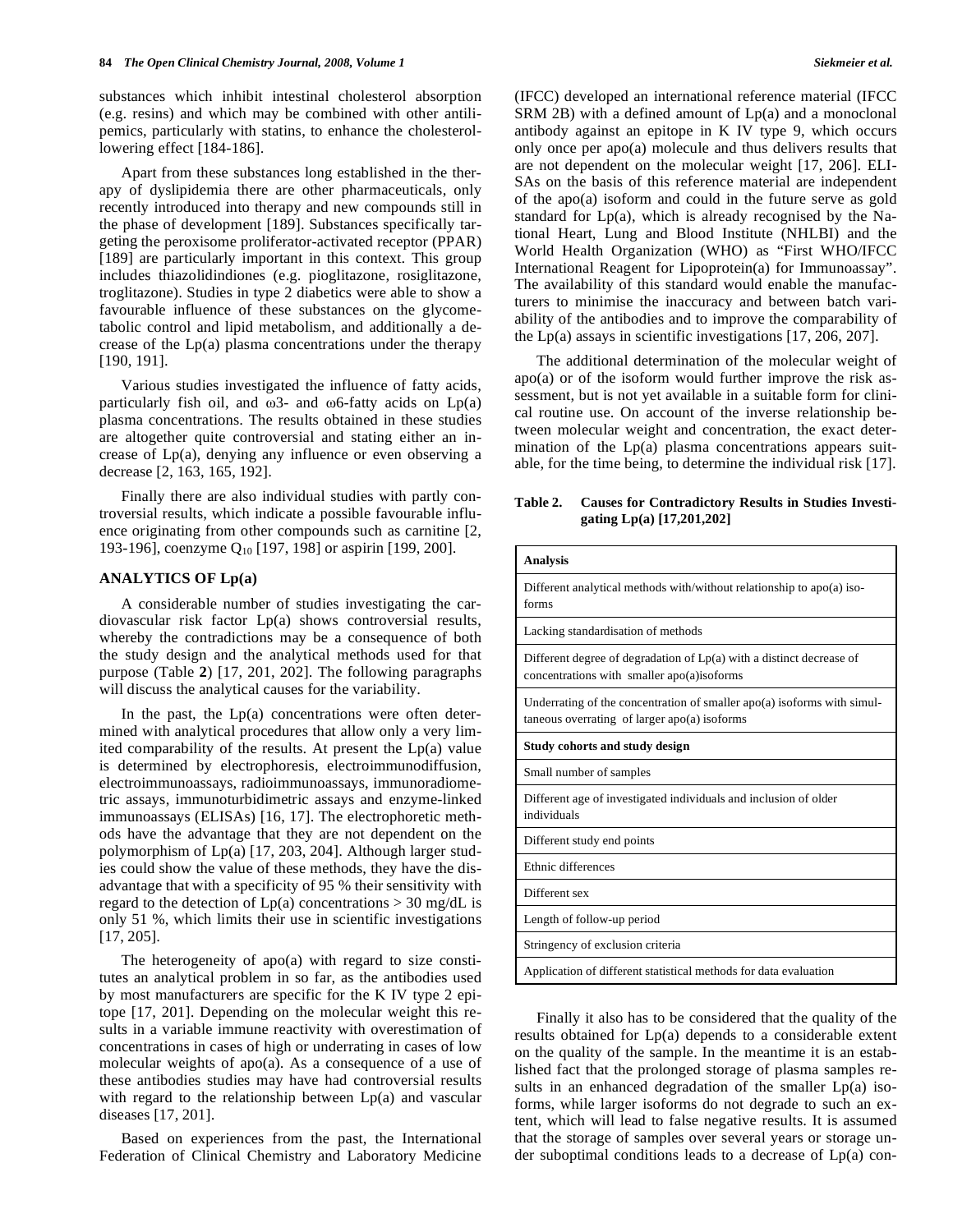centrations by 25 % or up to 50 % [17, 208-210]. Thus the negative results of many studies that were unable to show a relationship between Lp(a) concentration and vascular diseases, are at least partly the consequence of the analysis of frozen samples, while on the other hand those studies that analysed suitable biological material, established a distinct relationship between Lp(a) and vascular events [17, 201]. This applies all the more, since it seems that small apo(a) isoforms have a greater importance as risk markers than larger isoforms [17].

 Several investigations indicate that, as opposed to other risk markers, the Lp(a) plasma concentration dependent risk for the occurrence of cardiovascular diseases does not rise continuously [17, 201]. In the case of plasma concentrations above the  $80<sup>th</sup>$  percentile one can assume the presence of an increased individual risk [17]. The reported cut-off values, however, show considerable differences. Many studies that analysed frozen samples with methods dependent on apo(a) isoforms, described cut-off values for  $Lp(a)$  of  $>30$  mg/dL up to 40 mg/dL. The analysis of fresh samples showed an increase of the risk already at concentrations of >20 mg/dL in the white population. Under consideration of the ethnic differences applying to Lp(a), however, higher cut-off values would have to be determined for black individuals and lower ones for Asian individuals, which are at present only available to a small extent. This means that for the time being the 80th percentile could be regarded as suitable cut-off, above which the cardiovascular risk is substantially increased [17, 201].

In most laboratories the  $Lp(a)$  assay is performed by reporting the mass. Occasionally, assays and results are expressed as Lp(a)-protein or Lp(a)-cholesterol. Unless further specified, the Lp(a) mass is usually determined. Under consideration of the composition of the particle, the statement of 20 mg/dL Lp(a) corresponds to values of 7 mg/dL Lp(a)protein or Lp(a)-cholesterol [17]. The NHLBI recommends to stop using data for total  $Lp(a)$ , and to use nmol/L units instead, which consider the number of particles. The NHLBI also recommends performing the analysis with International Reference Material [17, 206, 207]. In white individuals, values above 75 nmol/L are regarded as a cut-off value for the presence of an increased risk [17, 207]. Methods should be applied that are not dependent on the apo(a) isoform  $[17, 17]$ 201]. If methods are used that are not independent of the apo(a) isoform, then  $Lp(a)$  values  $>50$  nmol/L should be subjected to another analysis using a method independent of the isoform [17, 207].

# **RECOMMENDATIONS CONCERNING THE DE-TERMINATION OF THE Lp(a) PLASMA CONCEN-TRATION**

 Although the third report of the American National Cholesterol Education Program recognises the importance of the Lp(a) plasma concentration as cardiovascular risk marker, it does not recommend its determination within the framework of general routine analyses [17, 211]. The determination of Lp(a) concentration, however, is recommended in patients with a positive familial history of a cardiovascular disease or in patients with manifest genetically determined dyslipidemia [17, 211]. However, considering the fact that Lp(a) is a factor that is to a large extent independent of the remaining risk markers for atherosclerotic and thromboembolic diseases, the quantitative determination should be considered even in the other patient and risk groups listed in Table **3** [17].

# **Table 3. Patient- and Risk Groups where an Assay of the Lp(a) Plasma Concentration is Recommended (According to [17])**

| Individuals with a positive familial history of vascular diseases, in par-<br>ticular with premature death                                                                                                                                                            |
|-----------------------------------------------------------------------------------------------------------------------------------------------------------------------------------------------------------------------------------------------------------------------|
| Patients with a personal history of a premature heart disease, a stroke<br>or a peripheral vasculopathy, independent of other risk markers                                                                                                                            |
| Patients with remaining stenosis after coronary angioplasty, vascular<br>stent implantation or bypass-surgery                                                                                                                                                         |
| Patients and individuals with so-called statin resistance                                                                                                                                                                                                             |
| Adopted individuals                                                                                                                                                                                                                                                   |
| Individuals with an otherwise inexplicable expression of heart disease,<br>including those patients with a rapid progression documented by<br>angiography, a complex morphology of the lesion and a total or<br>persistent occlusion of one or more coronary arteries |
| Individuals with thrombus formation in the left atrium                                                                                                                                                                                                                |
| Women with repeated abortions                                                                                                                                                                                                                                         |

 In addition, it is the opinion of the authors that measurement of Lp(a) concentration is also indicated in individuals who are at an only slightly increased risk (risk for the incidence of a severe coronary event between 10 % and 20 % in 10 years according to the current methods for risk stratification) in which decisions for or against pharmacological interventions (e.g. treatment with antilipemics or antihypertensives) are difficult to make.

# **REFERENCES**

- [1] Berg, K. A new serum type system in man: The LP system. *Acta Pathol. Scand.*, **1963**, *59*, 369-382.
- [2] Kostner, K.M.; Kostner, G.M. Therapy of Hyper-Lp(a). *Handb. Exp. Pharmacol.*, **2005**, *170*, 519-536.
- [3] Dahlen, G.H.; Guyton, J.R.; Attar, M.; Farmer, J.A.; Kautz, J.A.; Gotto, A.M. Association of levels of lipoprotein Lp(a), plasma lipids, and other lipoproteins with coronary artery disease documented by angiography. *Circulation*, **1986**, *74*, 758-765.
- [4] Jones, G.T.; van Rij, A.M.; Cole, J.; Williams, M.J.; Bateman, E.H.; Marcovina, S.M.; Deng, M.; McCormick, S.P. Plasma lipoprotein(a) indicates risk for 4 distinct forms of vascular disease. *Clin. Chem.*, **2007**, *53*, 679-685.
- [5] Kostner, G.M.; Avogaro, P.; Cazzolato, G.; Marth, E.; Bittolo-Bon, G.; Quinici, G.B. Lipoprotein (a) and the risk for myocardial infarction. *Atherosclerosis*, **1981**, *38*, 51-61.
- [6] Terres, W.; Tatsis, E.; Pfalzer, B.; Beil, F.U.; Beisiegel, U.; Hamm, C.W. Rapid angiographic progression of coronary artery disease in patients with elevated lipoprotein(a). *Circulation*, **1995**, *91*, 948- 950.
- [7] Kostner, G.M.; Krempler, F. Lipoprotein(a). *Curr. Opin. Lipidol.*, **1992**, *3*, 279-284.
- [8] Ariyo, A.A.; Thach, C.; Tracy, R.; for the Cardiovascular Health Study Investigators. Lp(a) lipoprotein, vascular disease, and mortality in the elderly. *N. Engl. J. Med.*, **2003**, *349*, 2108-2115.
- [9] Bostom, A.G.; Cupples, L.A.; Jenner, J.L.; Ordovas, J.M.; Seman, L.J.; Wilson, P.W.; Schaefer, E.J.; Castelli, W.P. Elevated plasma lipoprotein(a) and coronary heart disease in men aged 55 years and younger. A prospective study. *JAMA*, **1996**, *276*, 544-548.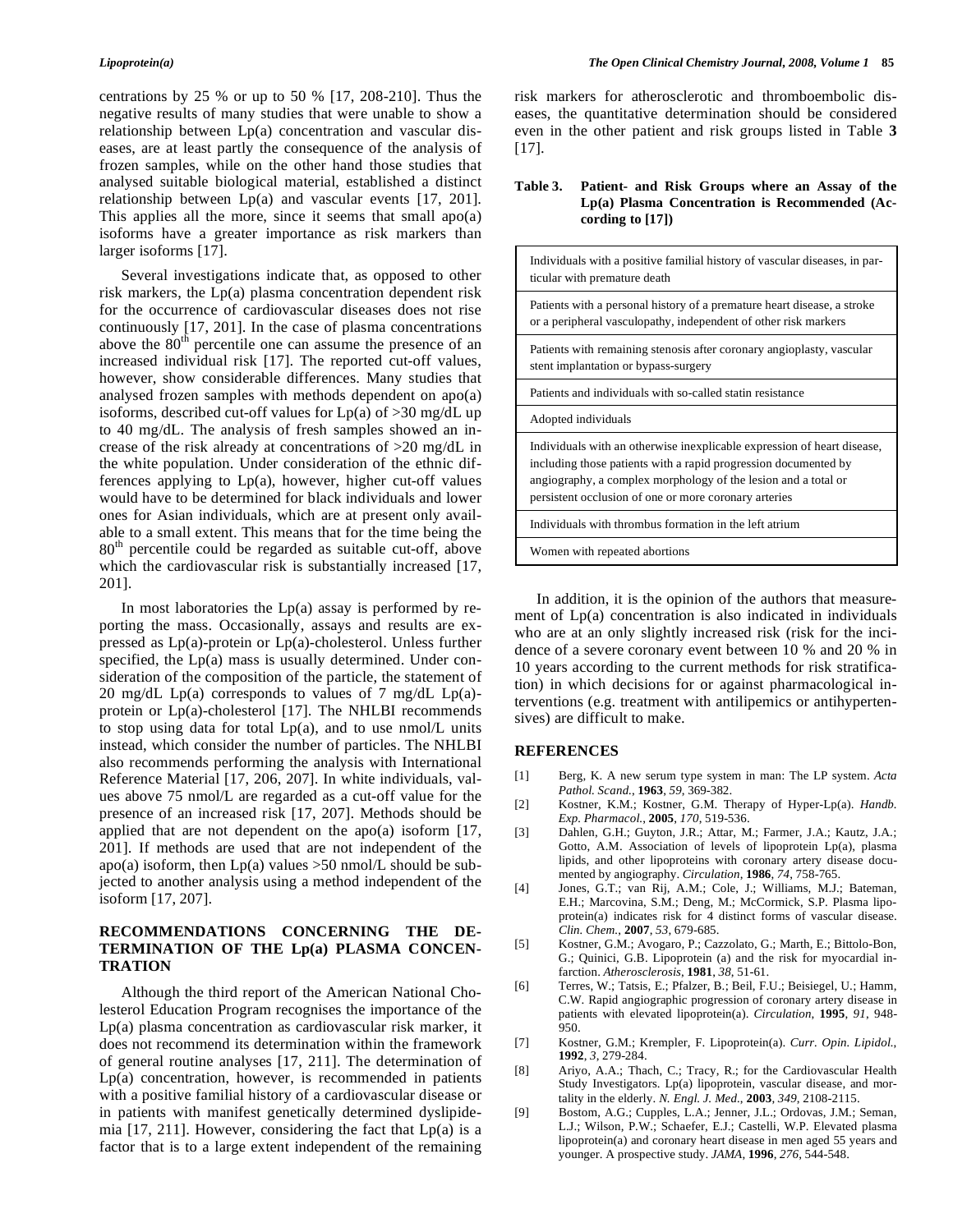- [10] Budde, T.; Fechtrup, C.; Bosenberg, E.; Vielhauer, C.; Enbergs, A.; Schulte, H.; Assmann, G.; Breithardt, G. Plasma Lp(a) levels correlate with number, severity, and length-extension of coronary lesions in male patients undergoing coronary arteriography for clinically suspected coronary atherosclerosis. *Arterioscler. Thromb.*, **1994**, *14*, 1730-1736.
- [11] Cantin, B.; Despres, J.P.; Lamarche, B.; Moorjani, S.; Lupien, P.J.; Bogaty, P.; Bergeron, J.; Dagenais, J.R. Association of fibrinogen and lipoprotein(a) as a coronary heart disease risk factor in men (The Quebec Cardiovascular Study). *Am. J. Cardiol.*, **2002**, *89*, 662-666.
- [12] Christopher, R.; Kailasanatha, K.M.; Nagaraja, D.; Tripathi, M. Case-control study of serum lipoprotein(a) and apolipoproteins A-I and B in stroke in the young. *Acta Neurol. Scand.*, **1996**, *94*, 127- 130.
- [13] Cobbaert, C.; Jukema, J.W.; Zwinderman, A.H.; Withagen, A.J.A. M.; Lindemans, J., Bruschke, A.V.G.; on behalf of the Regression Growth Evaluation Statin Study (REGRESS) Study Group. Modulation of lipoprotein(a) atherogenicity by high density lipoprotein cholesterol levels in middle-aged men with symptomatic coronary artery disease and normal to moderately elevated serum cholesterol. *J. Am. Coll. Cardiol.*, **1997**, *30*, 1491-1499.
- [14] Craig, W.Y.; Neveux, L.M.; Palomaki, G.E.; Cleveland, M.M.; Haddow, J.E. Lipoprotein(a) as a risk factor for ischemic heart disease: Metaanalysis of prospective studies. *Clin. Chem.,* **1998**, *44*, 2301-2306.
- [15] Cremer, P.; Nagel, D.; Labrot, B.; Mann, H.; Muche, R.; Elster, H.; Seidel, D. Lipoprotein Lp(a) as predictor of myocardial infarction in comparison to fibrinogen, LDL cholesterol and other risk factors: Results from the prospective Göttingen Risk Incidence and Prevalence Study (GRIPS). *Eur. J. Clin. Invest.*, **1994**, *24*, 444-453.
- [16] Danesh, J.; Collins, R.; Peto, R. Lipoprotein(a) and coronary heart disease. Meta-analysis of prospective studies. *Circulation*, **2000**, *102*, 1082-1085.
- [17] Enas, E.A.; Chacko, V.; Senthilkumar, A.; Puthumana, N.; Mohan, V. Elevated lipoprotein(a) - A genetic risk factor for premature vascular disease in people with and without standard risk factors: A review. *Dis. Mon.*, **2006**, *52*, 5-50.
- [18] Evans, R.W.; Shpilberg, O.; Shaten, B.J.; Ali, S.; Kamboh, M.I.; Kuller, L.H. Prospective association of lipoprotein(a) concentrations and apo(a) size with coronary heart disease among men in the Multiple Risk Factor Intervention Trial. *J. Clin. Epidemiol.*, **2001**, *54*, 51-57.
- [19] Fruchart, J.C.; Nierman, M.C.; Stroes, E.S.G.; Kastelein, J.J.P.; Duriez, P. New risk factors for atherosclerosis and patient risk assessment. *Circulation*, **2004**, *109(Suppl. III)*, III-15-III-19.
- [20] Gaw, A.; Murray, H.M.; Brown, E.A.; and the PROSPER Study Group. Plasma lipoprotein(a) [Lp(a)] concentrations and cardiovascular events in the elderly: Evidence from the prospective study of pravastatin in the elderly at risk (PROSPER). *Atherosclerosis*, **2005**, *180*, 381-388.
- [21] Gazzaruso, C.; Bruno, R.; Pujia, A.; de Amici, E.; Fratino, P.; Solerte, S.B.; Garzaniti, A. Lipoprotein(a), apolipoprotein(a) polymorphism and coronary atherosclerosis severity in type 2 diabetic patients. *Int. J. Cardiol.*, **2006**, *108*, 354-358.
- [22] Glader, C.A.; Birgander, L.S.; Stenlund, H.; Dahlen, G.H. Is lipoprotein(a) a predictor for survival in patients with established coronary artery disease? Results from a prospective patient cohort study in northern Sweden. *J. Intern. Med.*, **2002**, *252*, 27-35.
- [23] Hartmann, M.; von Birgelen, C.; Mintz, G.S.; Stoel, M.G.; Eggebrecht, H.; Wieneke, H.; Fahy, M.; Neumann, T.; van der Palen, J.; Louwerenburg, H.W.; Verhorst, P.M.J.; Erbel, R. Relation between lipoprotein(a) and fibrinogen and serial intravascular ultrasound plaque progression in left main coronary arteries. *J. Am. Coll. Cardiol.*, **2006**, *48*, 446-452.
- [24] Hernandez, C.; Francisco, G.; Chacon, P.; Simo, R. Lipoprotein(a) as a risk factor for cardiovascular mortality in type 2 diabetic patients: A 10-year follow-up study. *Diabetes Care*, **2005**, *28*, 931- 933.
- [25] Holmer, S.R.; Hengstenberg, C.; Kraft, H.G.; Mayer, B.; Pöll, M.; Kürzinger, S.; Fischer, M.; Löwel, H.; Klein, G.; Riegger, G.A.J.; Schunkert, H. Association of polymorphisms of the apolipoprotein(a) gene with lipoprotein(a) levels and myocardial infarction. *Circulation*, **2003**, *107*, 696-701.
- [26] Kronenberg, F.; Kronenberg, M.F.; Kiechl, S.; Trenkwalder, E.; Santer, P.; Oberhollenzer, F.; Egger, G.; Utermann, G.; Willeit, J.

Role of lipoprotein(a) and apolipoprotein(a) phenotype in atherogenesis: Prospective results from the Bruneck study. *Circulation*, **1999**, *100*, 1154-1160.

- [27] Lippi, G.; Guidi, G. Lipoprotein(a): An emerging cardiovascular risk factor. *Crit. Rev. Clin. Lab. Sci.*, **2003**, *40*, 1-42.
- [28] Luc, G.; Bard, J.M.; Arveiler, D.; Ferrieres, J.; Evans, A.; Amouyel, P.; Fruchart, J.C.; Ducimetiere, P.; on behalf of the PRIME Study Group. Lipoprotein (a) as a predictor of coronary heart disease: The PRIME Study. *Atherosclerosis*, **2002**, *163*, 377- 384.
- [29] Milionis, H.J.; Filippatos, T.D.; Loukas, T.; Bairaktari, E.T.; Tselepis, A.D.; Elisaf, M.S. Serum lipoprotein(a) levels and apolipoprotein(a) isoform size and risk for first-ever acute ischaemic nonembolic stroke in elderly individuals. *Atherosclerosis*, **2006**, *187*, 170- 176.
- [30] Shintani, S.; Kikuchi, S.; Hamaguchi, H.; Shiigai, T. High serum lipoprotein(a) levels are an independent risk factor for cerebral infarction. *Stroke*, **1993**; *24*, 965-969.
- [31] von Eckardstein, A.; Schulte, H.; Cullen, P.; Assmann, G. Lipoprotein(a) further increases the risk of coronary events in men with high global cardiovascular risk. *J. Am. Coll. Cardiol.*, **2001**, *37*, 434-439.
- [32] Wild, S.H.; Fortmann, S.P.; Marcovina, S.M. A prospective casecontrol study of lipoprotein(a) levels and apo(a) size and risk of coronary heart disease in Stanford Five-City Project participants. *Arterioscler. Thromb. Vasc. Biol.*, **1997**, *17*, 239-245.
- [33] Zorio, E.; Falco, C.; Arnau, M.A.; Espana, F.; Osa, A.; Ramon, L.A.; Castello R.; Almenar, L.; Palencia, M.A.; Estelles, A. Lipoprotein (a) in young individuals as a marker of the presence of ischemic heart disease and the severity of coronary lesions. *Haematologica*, **2006**, *91*, 562-565.
- [34] White, A.L.; Lanford, R.E. Cell surface assembly of lipoprotein(a) in primary cultures of baboon hepatocytes. *J. Biol. Chem.*, **1994**, *269*, 28716-28723.
- [35] Kostner, G.M. Lipoprotein(a): Metabolismus und Beeinflussung des Plasmaspiegels. *J. Kardiol.*, **2002**, *9*, 321-324.
- [36] Krempler, F.; Kostner, G.M.; Bolzano, K.; Sandhofer, F. Turnover of lipoprotein (a) in man. *J. Clin. Invest*, **1980**, *65*, 1483-1490.
- [37] Kronenberg, F.; Utermann, G.; Dieplinger, H. Lipoprotein(a) in renal disease. *Am. J. Kidney Dis.*, **1996**, *27*, 1-25.
- [38] Thiery, J.; Ivandic, B.; Bahlmann, G.; Walli, A.K.; Seidel, D. Hyperlipoprotein(a)aemia in nephrotic syndrome. *Eur. J. Clin. Invest.,* **1996**, *26*, 316-321.
- [39] Lippi, G.; Guidi, G. Lipoprotein(a): From ancestral benefit to modern pathogen? *Q. J. Med.*, **2000**, *93*, 75-84.
- [40] Leischik, R.; Dworrak, B.; Gülker, H. Lipoprotein(a): Koronare Herzerkrankung – klinische Bedeutung und Therapieoptionen. *Dtsch. Med. Wochenschr.*, **2005**, *130*, 2518-2523.
- [41] McLean, J.W.; Tomlinson, J.E.; Kuang, W.J.; Eaton, D.L.; Chen, E.Y.; Fless, G.M.; Scanu, A.M.; Lawn, R.M. cDNA sequence of human apolipoprotein(a) is homologous to plasminogen. *Nature*, **1987**, *330*, 132-137.
- [42] Marcovina, S.M.; Zhang, S.H.; Gaur, V.P.; Albers, J.J. Identification of 34 apolipoprotein(a) isoforms: Differential expression of apolipoprotein(a) alleles between American blacks and whites. *Biochem. Biophys. Res. Commun.*, **1993**, *191*, 1192-1196.
- [43] Marcovina, S.M.; Koschinsky, M.L. Lipoprotein(a) concentration and apolipoprotein(a) size: A synergistic role in advanced atherosclerosis? *Circulation*, **1999**, *100*, 1151-1153.
- [44] Frank, S.; Kostner, G.M. The role of apo-(a) kringle-IVs in the assembly of lipoprotein-(a). *Protein Eng.*, **1997**, *10*, 291-298.
- [45] Frank, S.; Durovic, S.; Kostner, G.M. Structural requirements of apo-a for the lipoprotein-a assembly. *Biochem. J.*, **1994**, *304*, 27- 30.
- [46] Gries, A.; Nimpf, J.; Nimpf, M.; Wurm, H.; Kostner, G.M. Free and apoB-associated Lp(a) specific protein in human serum. *Clin. Chim. Acta*, **1987**, *164*, 93-100.
- [47] Frank, S.; Hrzenjak, A.; Blaschitz, A.; Dohr, G.; Kostner, G.M. Role of various tissues in apo(a) fragmentation and excretion of fragments by the kidney. *Eur. J. Clin. Invest.*, **2001**, *31*, 504-512.
- [48] Kostner, K.M.; Maurer, G.; Huber, K.; Stefenelli, T.; Dieplinger, H.; Steyrer, E.; Kostner, G.M. Urinary excretion of apo(a) fragments. Role in apo(a) catabolism. *Arterioscler. Thromb. Vasc. Biol.*, **1996**, *16*, 905-911.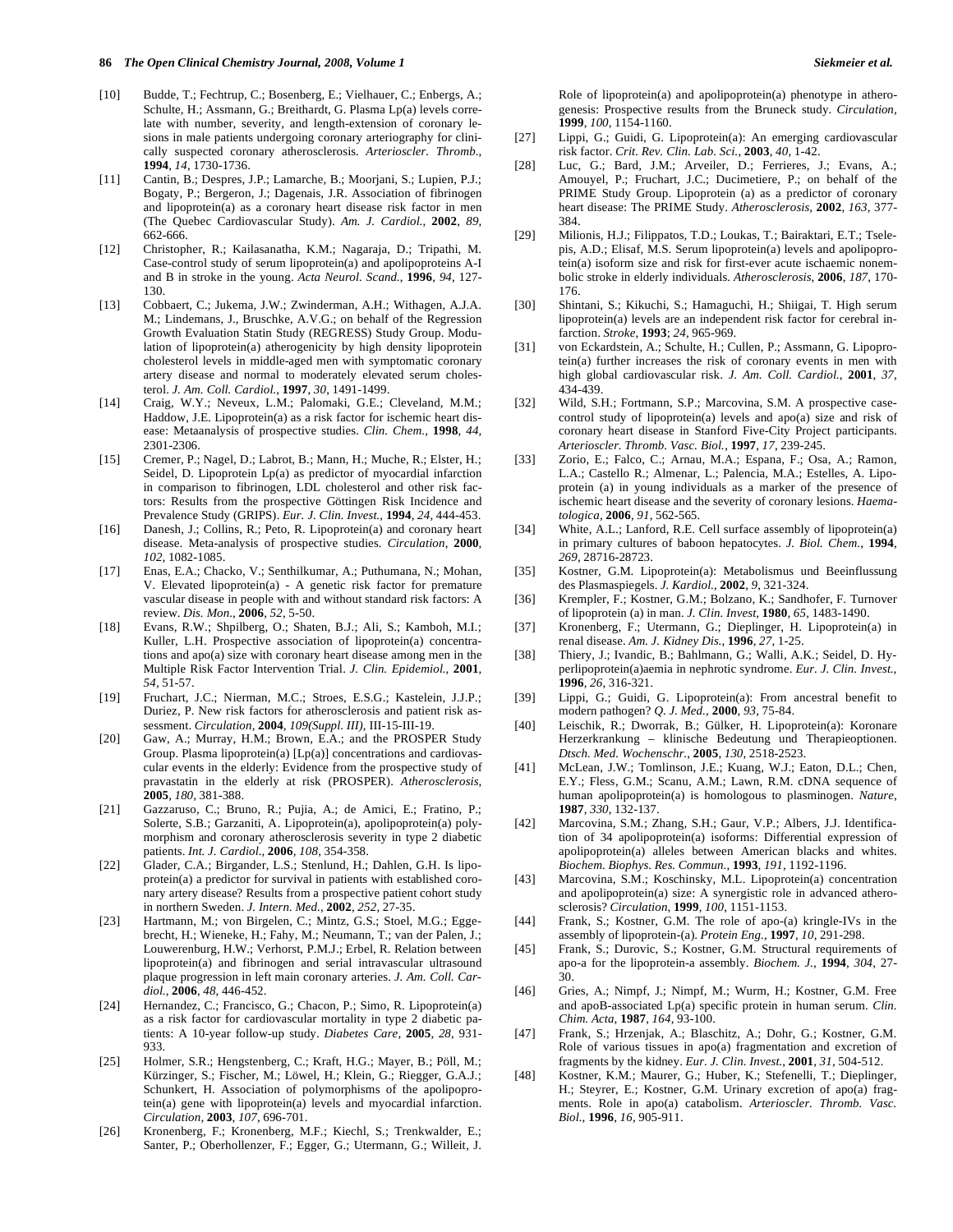- [49] Hrzenjak, A.; Frank, S.; Wo, X.; Zhou, Y.; van Berkel, T.; Kostner, G.M. Galactose-specific asialoglycoprotein receptor is involved in lipoprotein (a) catabolism. *Biochem. J.*, **2003**, *376*, 765-771.
- [50] Lackner, C.; Cohen, J.C.; Hobbs, H.H. Molecular definition of the extreme size polymorphism in apolipoprotein(a). *Hum. Mol. Genet.*, **1993**, *2*, 933-940.
- [51] Utermann, G. The mysteries of lipoprotein(a). *Science*, **1989**, *246*, 904-910.
- [52] Kostner, G.M.; Gries, A.; Pometta, M.; Molinari, E.; Pichler, P.; Aicher, H. Immunochemical determination of lipoprotein Lp(a): Comparison of Laurell electrophoresis and ELISA. *Clin. Chim. Acta*, **1990**, *188*, 187-192.
- [53] Puckey, L.; Knight, B. Dietary and genetic interactions in the regulation of plasma lipoprotein(a). *Curr. Opin. Lipidol.*, **1999**, *10*, 35-40.
- [54] Kraft, H.G.; Lingenhel, A.; Pang, R.W.C.; Delport, R.; Trommsdorf, M.; Vermaak, H.; Janus E.D.; Utermann, G. Frequency distributions of apolipoprotein(a) kringle IV repeat alleles and their effects on lipoprotein(a) levels in Caucasian, Asian, and African populations: The distribution of null alleles is non-random. *Eur. J. Hum. Genet.*, **1996**, *4*, 74-84.
- [55] Utermann, G.; Menzel, H.J.; Kraft, H.G.; Duba H.C.; Kemmler, H.G.; Seitz, C. Lp(a) glycoprotein phenotypes. Inheritance and relation to Lp(a)-lipoprotein concentrations in plasma. *J. Clin. Invest.*, **1987**, *80*, 458-465.
- [56] White, A.L.; Hixson, J.E.; Rainwater, D.L.; Lanford, R.E. Molecular basis for "null" lipoprotein(a) phenotypes and the influence of apolipoprotein(a) size on plasma lipoprotein(a) level in the baboon. *J. Biol. Chem.*, **1994**, *269*, 9060-9066.
- [57] White, A.L.; Guerra, B.; Wang, J.; Lanford, R.E. Presecretory degradation of apolipoprotein [a] is mediated by the proteasome pathway. *J. Lipid Res.*, **1999**, *40*, 275-286.
- [58] Leischik, R.; Dworrak, B. Bedeutung für das fibrinolytische System und thromboembolische Komplikationen. *Herz*, **2006**, *31*, 144- 152.
- [59] Pillarisetti, S.; Paka, L.; Obunike, J.C.; Berglund, L.; Goldberg, I.J. Subendothelial retention of lipoprotein (a). Evidence that reduced heparan sulfate promotes lipoprotein binding to subendothelial matrix. *J. Clin. Invest.*, **1997**, *100*, 867-874.
- [60] Yano, Y.; Shimokawa, K.; Okada, Y.; Noma, A. Immunolocalization of lipoprotein(a) in wounded tissues. *J. Histochem. Cytochem.*, **1997**, *45*, 559-568.
- [61] Trieu, V.N.; Uckun, F.M. Apolipoprotein(a), a link between atherosclerosis and tumor angiogenesis. *Biochem. Biophys. Res. Commun.*, **1999**, *257*, 714-718.
- [62] Schulter, V.; Koolwijk, P.; Peters, E.; Frank, S.; Hrzenjak, A.; Graier, W.F.; van Hinsbergh, V.W.M.; Kostner, G.M. Impact of Apolipoprotein(a) on *in vitro* angiogenesis. *Arterioscler. Thromb. Vasc. Biol.*, **2001**, *21*, 433-438.
- [63] Kim, J.S.; Chang, J.H.; Yu, H.K.; Ahn, J.H.; Yum, J.S.; Lee, S.K.; Jung, K.H.; Park, D.H.; Yoon, Y.; Byun, S.M.; Chung, S.I. Inhibition of angiogenesis and angiogenesis-dependent tumor growth by the cryptic kringle fragments of human apolipoprotein(a). *J. Biol. Chem.*, **2003**, *278*, 29000-29008.
- [64] Harpel, P.C.; Hermann, A.; Zhang, X.; Ostfeld, I.; Borth, W. Lipoprotein(a), plasmin modulation, and atherogenesis. *Thromb. Haemost.*, **1995**, *74*, 382-386.
- [65] Harpel, P.C.; Gordon, B.R.; Parker, T.S. Plasmin catalyzes binding of lipoprotein (a) to immobilized fibrinogen and fibrin. *Proc. Natl. Acad. Sci. USA*, **1989**, *86*, 3847-3851.
- [66] Loscalzo, J.; Weinfeld, M.; Fless, G.M.; Scanu, A.M. Lipoprotein(a), fibrin binding, and plasminogen activation. *Arteriosclerosis*, **1990**, *10*, 240-245.
- [67] Harpel, P.C.; Chang, V.T.; Borth, W. Homocysteine and other sulfhydryl compounds enhance the binding of lipoprotein(a) to fibrin: A potential biochemical link between thrombosis, atherogenesis, and sulfhydryl compound metabolism. *Proc. Natl. Acad. Sci. USA*, **1992**, *89*, 10193-10197.
- [68] Nachman R.L. Thrombosis and atherogenesis: Molecular connections. *Blood*, **1992**, *79*, 1897-1906.
- [69] Fleury, V.; Lijnen, H.R.; Angles-Cano, E. Mechanism of the enhanced intrinsic activity of single-chain urokinase-type plasminogen activator during ongoing fibrinolysis. *J. Biol. Chem.*, **1993**, *268*, 18554-18559.
- [70] Harpel, P.C.; Chang, T.S.; Verderber, E. Tissue plasminogen activator and urokinase mediate the binding of Glu-plasminogen to

plasma fibrin I. Evidence for new binding sites in plasmindegraded fibrin I. *J. Biol. Chem.*, **1985**, *260*, 4432-4440.

- [71] Hoylaerts, M.; Rijken, D.C.; Lijnen, H.R.; Collen, D. Kinetics of the activation of plasminogen by human tissue plasminogen activator. Role of fibrin. *J. Biol. Chem.*, **1982**, *257*, 2912-2919.
- [72] Lijnen, H.R.; Bachmann, F.; Collen, D.; Ellis, V.; Pannekoek, H.; Rijken, D.C.; Thorsen, S. Mechanism of plasminogen activation. *J. Intern. Med.*, **1994**, *236*, 415-424.
- [73] Suenson, E.; Lutzen, O.; Thorsen, S. Initial plasmin-degradation of fibrin as the basis of a positive feed-back mechanism in fibrinolysis. *Eur. J. Biochem.* **1984**, *140*, 513-522.
- [74] Vali, Z.; Patthy, L. Location of the intermediate and high affinity --aminocarboxylic acid-binding sites in human plasminogen. *J. Biol. Chem.*, **1982**, *257*, 2104-2110.
- [75] Hajjar, K.A.; Gavish, D.; Breslow, J.L.; Nachman, R.L. Lipoprotein(a) modulation of endothelial cell surface fibrinolysis and its potential role in atherosclerosis. *Nature*, **1989**, *339*, 303-305.
- [76] Miles, L.A.; Fless, G.M.; Levin, E.G.; Scanu, A.M.; Plow, E.F. A potential basis for the thrombotic risks associated with lipoprotein(a). *Nature*, **1989**, *339*, 301-303.
- [77] Rouy, D.; Grailhe, P.; Nigon, F.; Chapman, J.; Angles-Cano E. Lipoprotein(a) impairs generation of plasmin by fibrin-bound tissue-type plasminogen activator. *In vitro* studies in a plasma milieu. *Arterioscler. Thromb.,* **1991**, *11*, 629-638.
- [78] Buechler, C.; Ullrich, H.; Ritter, M.; Porsch-Oezcueruemez, M.; Lackner, K.J.; Barlage, S.; Friedrich, S.O.; Kostner, G.M.; Schmitz, G. Lipoprotein (a) up-regulates the expression of the plasminogen activator inhibitor 2 in human blood monocytes. *Blood*, **2001**, *97*, 981-986.
- [79] Fujisawa, M.; Haramaki, R.; Miyazaki, H.; Imaizumi, T.; Okuda, S. Role of lipoprotein (a) and TGF- $\beta$ 1 in atherosclerosis of hemodialysis patients. *J. Am. Soc. Nephrol.*, **2000**, *11*, 1889-1895.
- [80] Bajaj, M.; Kuppuswamy, M.; Saito, H.; Spitzer, S.G.; Bajaj, S.P. Cultured normal human hepatocytes do not synthesize lipoproteinassociated coagulation inhibitor: Evidence that endothelium is the principal site of its synthesis. *Proc. Natl. Acad. Sci. USA*, **1990**, *87*, 8869-8873.
- [81] Broze, G.; Warren, L; Novotny, W.F.; Higuchi, D.A.; Girard, J.J.; Miletich, J.P. The lipoprotein-associated coagulation inhibitor that inhibits the factor VII-tissue factor complex also inhibits factor Xa: Insight into its possible mechanism of action. *Blood*, **1988**, *71*, 335- 343.
- [82] Lindhout, T.; Blezer, R.; Schoen, P.; Nordfang, O.; Reutelingsperger, C.; Hemker, H.C. Activation of factor X and its regulation by tissue factor pathway inhibitor in small-diameter capillaries lined with human endothelial cells. *Blood*, **1992**, *79*, 2909-2916.
- [83] van der Logt, C.P.; Dirven, R.J.; Reitsma, P.H.; Bertina, R.M. Expression of tissue factor and tissue factor pathway inhibitor in monocytes in response to bacterial lipopolysaccharide and phorbolester. *Blood Coagul. Fibrinolysis,* **1994**, *5*, 211-220.
- [84] Werling, R.W.; Zacharski, L.R.; Kisiel, W.; Bajaj, S.P.; Memoli, V.A.; Rousseau, S.M. Distribution of tissue factor pathway inhibitor in normal and malignant human tissues. *Thromb. Haemost.*, **1993**, *69*, 366-369.
- [85] Caplice, N.M.; Panetta, C.; Peterson, T.E.; Kleppe, L.S.; Mueske, C.S.; Kostner, G.M.; Broze, G.J.; Simari, R.D. Lipoprotein (a) binds and inactivates tissue factor pathway inhibitor: A novel link between lipoproteins and thrombosis. *Blood*, **2001**, *98*, 2980-2987.
- [86] Blencowe, C.; Hermetter, A.; Kostner, G.M.; Deigner, H.P. Enhanced association of platelet-activating factor acetylhydrolase with lipoprotein (a) in comparison with low density lipoprotein. *J. Biol. Chem.*, **1995**, *270*, 31151-31157.
- [87] Tsironis, L.D.; Katsouras, C.S.; Lourida, E.S.; Mitsios, J.V.; Goudevenos, J.; Elisaf, M.; Tselepis, A.D. Reduced PAFacetylhydrolase activity associated with Lp(a) in patients with coronary artery disease. *Atherosclerosis*, **2004**, *177*, 193-201.
- [88] Tsironis, L.D.; Mitsios, J.V.; Milionis, H.J.; Elisaf, M.; Tselepis, A.D. Effect of lipoprotein (a) on platelet activation induced by platelet-activating factor: Role of apolipoprotein (a) and endogenous PAF-acetylhydrolase. *Cardiovasc. Res.*, **2004**, *63*, 130-138.
- [89] Gries, A.; Gries, M.; Wurm, H.; Kenner, T.; Ijsseldijk, M.; Sixma, J.J.; Kostner, G.M. Lipoprotein(a) inhibits collagen-induced aggregation of thrombocytes. *Arterioscler. Thromb. Vasc. Biol.*, **1996**, *16*, 648-655.
- [90] Dahl, T.; Kontny, F.; Slagsvold, C.E.; Christophersen, B.; Abildgaard, U.; Odegaard, O.R.; Morkrid, L.; Dale, J. Lipoprotein(a),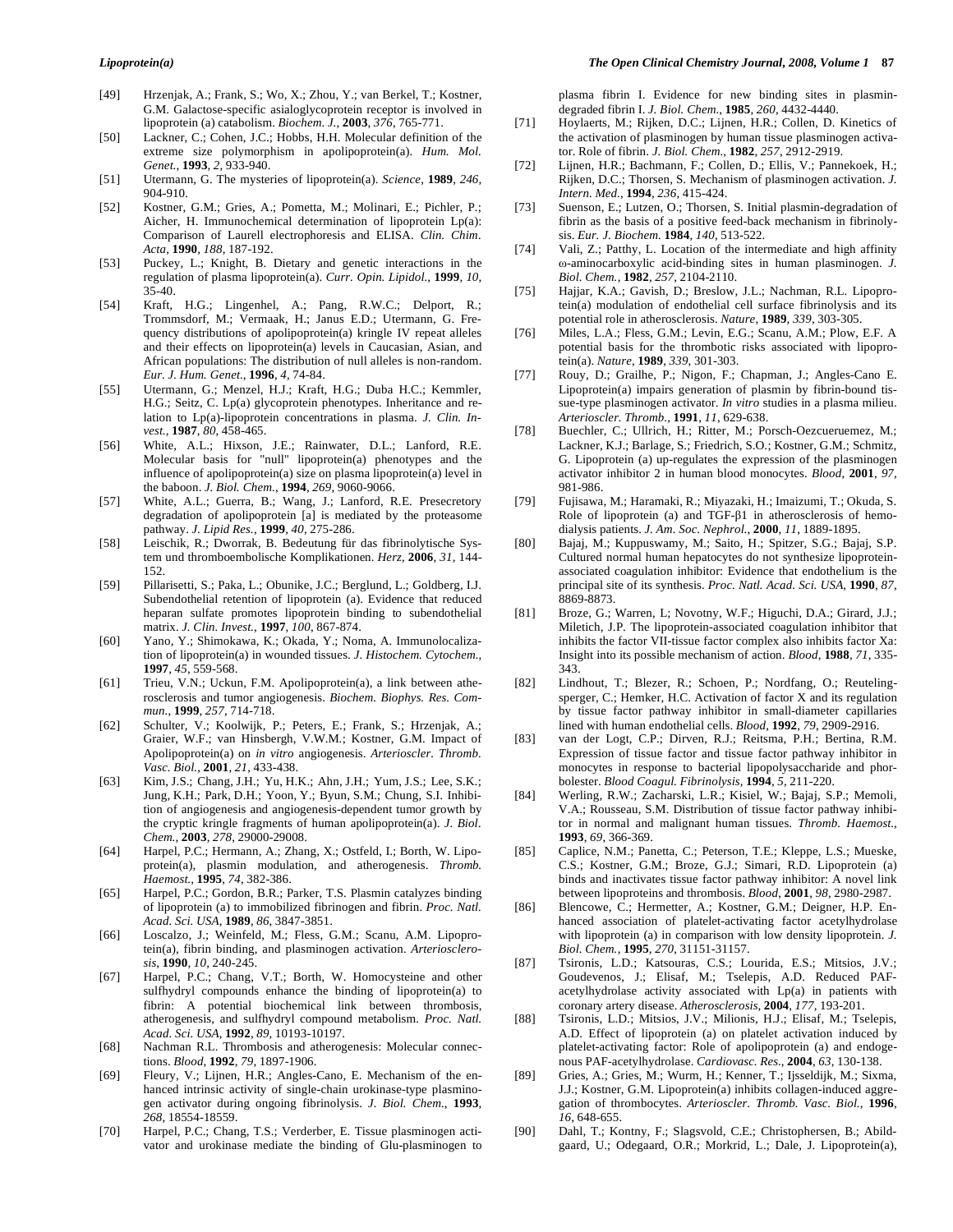other lipoproteins and hemostatic profiles in patients with ischemic stroke: The relation to cardiogenic embolism. *Cerebrovasc. Dis.*, **2000**, *10*, 110-117.

- [91] von Depka, M.; Nowak-Göttl, U.; Eisert, R.; Dieterich, C.; Barthels, M.; Scharrer, I.; Ganser, A.; Ehrenforth, S. Increased lipoprotein (a) levels as an independent risk factor for venous thromboembolism. *Blood*, **2000**, *96*, 3364-3368.
- [92] Heller, C.; Heinecke, A.; Junker, R.; Knöfler, R.; Kosch, A.; Kurnik, K.; Schobess, R.; von Eckardstein, A.; Sträter, R.; Zieger, B.; Nowak-Göttl, U.; the Childhood Stroke Study Group. Cerebral venous thrombosis in children. A multifactorial origin. *Circulation*, **2003**, *108*, 1362-1367.
- [93] Nowak-Göttl, U.; Junker, R.; Hartmeier, M.; Koch, H.G.; Münchow, N.; Assmann, G., von Eckardstein, A. Increased lipoprotein(a) is an important risk factor for venous thromboembolism in childhood. *Circulation*, **1999**, *100*, 743-748.
- [94] Nowak-Göttl, U.; Sträter, R.; Heinecke, A.; Junker, R.; Koch, H.G.; Schuierer, G.; von Eckardstein, A; for the Childhood Stroke Study Group. Lipoprotein (a) and genetic polymorphisms of clotting factor V, prothrombin, and methylenetetrahydrofolate reductase are risk factors of spontaneous ischemic stroke in childhood. *Blood*, **1999**, *94*, 3678-3682.
- [95] Shindo, J.; Ishibashi, T.; Kijima, M.; Nakazato, K; Nagata, K.; Yokoyama, K.; Hirosaka, A.; Sato, E.; Kunii, H.; Yamaguchi, N.; Watanabe, N.; Saito, T.; Maehara, K.; Maruyama, Y. Increased plasminogen activator inhibitor-1 and apolipoprotein (a) in coronary atherectomy specimens in acute coronary syndromes. *Coron. Artery Dis.*, **2001**, *12*, 573-579.
- [96] Sträter, R.; Becker, S.; von Eckardstein, A.; Heinecke, A.; Gutsche, S.; Junker, R.; Kurnik, K.; Schobess, R.; Nowak-Göttl, U. Prospective assessment of risk factors for recurrent stroke during childhood - a 5-year follow-up study. *Lancet*, **2002**, *360*, 1540-1545.
- [97] Franceschini, G.; Cofrancesco, E.; Safa, O.; Boschetti, C.; Tremoli, E.; Mussoni, L.; Sirtori, C.R.; Cortellaro, M. Association of lipoprotein(a) with atherothrombotic events and fibrinolytic variables. A case-control study. *Thromb. Res.*, **1995**, *78*, 227-238.
- [98] Lippi, G.; Bassi, A.; Brocco, G.; Manzato, F.; Marini, M.; Guidi, G. Lipoprotein(a) concentration is not associated with venous thromboembolism in a case control study. *Haematologica*, **1999**, *84*, 726-729.
- [99] März, W.; Trommlitz, M.; Scharrer, I.; Gross, W. Apolipoprotein (a) concentrations are not related to the risk of venous thrombosis. *Blood Coagul. Fibrinolysis*, **1991**, *2*, 595-599.
- [100] Asanuma, Y.; Kawai, S.; Aoshima, H.; Kaburaki, I.; Mizushima, Y. Serum lipoprotein(a) and apolipoprotein(a) phenotypes in patients with rheumatoid arthritis. *Arthritis Rheum.*, **1999**, *42*, 443-447.
- [101] Atsumi, T.; Khamashta, M.A.; Andujar, C.; Leandro, M.J.; Amengual, O.; Ames, P.R.; Hughes, G.R. Elevated plasma lipoprotein(a) level and its association with impaired fibrinolysis in patients with antiphospholipid syndrome. *J. Rheumatol.*, **1998**, *25*, 69-73.
- [102] Borba, E.F.; Santos, R.D.; Bonfa, E.; Vinagre, C.G.; Pileggi, F.J.; Cossermelli, W.; Maranhao, R.C. Lipoprotein(a) levels in systemic lupus erythematosus. *J. Rheumatol.*, **1994**, *21*, 220-223.
- [103] Cerinic, M.M.; Valentini, G.; Sorano, G.G.; d´Angelo, S.; Cuomo, G.; Fenu, L.; Generini, S.; Cinotti, S.; Morfini, M.; Pignone, A.; Guiducci, S.; del Rossok, A.; Kalfin, R.; Das, D.; Marongiu, F. Blood coagulation, fibrinolysis, and markers of endothelial dysfunction in systemic sclerosis. *Semin. Arthritis Rheum.*, **2003**, *32*, 285-295.
- [104] Dieplinger, H.; Lackner, C.; Kronenberg, F.; Sandholzer, C; Lhotta, K.; Hoppichler, F.; Graf, H.; König P. Elevated plasma concentrations of lipoprotein(a) in patients with end-stage renal disease are not related to the size polymorphism of apolipoprotein(a). *J. Clin. Invest.*, **1993**, *91*, 397-401.
- [105] Hirata, K.; Kikuchi, S.; Saku, K.; Jimi, S.; Zhang, B.; Naito, S.; Hamaguchi, H.; Arakawa, K. Apolipoprotein(a) phenotypes and serum lipoprotein(a) levels in maintenance hemodialysis patients with/without diabetes mellitus. *Kidney Int.*, **1993**, *44*, 1062-1070.
- [106] Ignatescu, M.; Kostner, K.; Zorn, G.; Kneussl, M.; Maurer, G.; Lang, I.M.; Huber, K. Plasma Lp(a) levels are increased in patients with chronic thromboembolic pulmonary hypertension. *Thromb. Haemost.*, **1998**, *80*, 231-232.
- [107] Kronenberg, F.; Konig, P.; Neyer, U.; Auinger, M.; Pribasnig, A.; Lang, U.; Reitinger, J.; Pinter, G.; Utermann, G.; Dieplinger, H. Multicenter study of lipoprotein(a) and apolipoprotein(a) phenotypes in patients with end-stage renal disease treated by hemodialy-

sis or continuous ambulatory peritoneal dialysis. *J. Am. Soc. Nephrol.*, **1995**, *6*, 110-120.

- [108] Sechi, L.A.; Zingaro, L.; De Carli, S.; Sechi, G.; Catena, C.; Falleti, E.; Dell´Anna, E.; Bartoli, E. Increased serum lipoprotein(a) levels in patients with early renal failure. *Ann. Intern. Med.*, **1998**, *129*, 457-461.
- [109] Soulat, T.; Loyau, S.; Baudouin, V.; Maisonneuve, L.; Hurtaud-Roux, M.F.; Schlegel, N.; Loirat, C.; Angles-Cano, E. Effect of individual plasma lipoprotein(a) variations *in vivo* on its competition with plasminogen for fibrin and cell binding: An *in vitro* study using plasma from children with idiopathic nephrotic syndrome. *Arterioscler. Thromb. Vasc. Biol.*, **2000**, *20*, 575-584.
- [110] Fan, J.; Sun, H.; Unoki, H.; Shiomi, M.; Watanabe, T. Enhanced atherosclerosis in Lp(a) WHHL transgenic rabbits. *Ann. N.Y. Acad. Sci.*, **2001**, *947*, 362-365.
- [111] Ichikawa, T.; Unoki, H.; Sun, H.; Shimoyamada, H.; Marcovina, S.; Shikama, H.; Watanabe, T.; Fan, J. Lipoprotein(a) promotes smooth muscle cell proliferation and dedifferentiation in atherosclerotic lesions of human apo(a) transgenic rabbits. *Am. J. Pathol.*, **2002**, *160*, 227-236.
- [112] Sun, H.; Unoki, H.; Wang, X.; Liang, J.; Ichikawa, T.; Arai, Y.; Shiomi, M.; Marcovina, S.M.; Watanabe, T.; Fan, J. Lipoprotein(a) enhances advanced atherosclerosis and vascular calcification in WHHL transgenic rabbits expressing human apolipoprotein(a). *J. Biol. Chem.*, **2002**, *277*, 47486-47492.
- [113] Bihari-Varga, M.; Gruber, E.; Rotheneder, M.; Zechner, R.; Kostner, G.M. Interaction of lipoprotein Lp(a) and low density lipoprotein with glycosaminoglycans from human aorta. *Arteriosclerosis*, **1988**, *8*, 851-857.
- [114] D´Angelo, A.; Geroldi, D.; Hancock, M.A.; Valtulina, V.; Cornaglia, A.I.; Spencer, C.A.; Emanuele, E.; Calligaro, A.; Koschinsky, M.L.; Speziale, P.; Visai. L. The apolipoprotein(a) component of lipoprotein(a) mediates binding to laminin: Contribution to selective retention of lipoprotein(a) in atherosclerotic lesions. *Biochim. Biophys. Acta*, **2005**, *1687*, 1-10.
- [115] Dahlen, G.; Ericson, C.; Berg, K. *In vitro* studies of the interaction of isolated Lp(a) lipoprotein and other serum lipoproteins with glycosaminoglycans. *Clin. Genet.*, **1978**, *14*, 36-42.
- [116] Poon, M.; Zhang, X.; Dunsky, K.G.; Taubman, M.B.; Harpel, P.C. Apolipoprotein(a) induces monocyte chemotactic activity in human vascular endothelial cells. *Circulation*, **1997**, *96*, 2514-2519.
- [117] Sotiriou, S.N.; Orlova, V.V.; Al-Fakhri, N.; Ihanus, E.; Economopoulou, M.; Isermann, B.; Bdeir, K.; Nawroth, P.P.; Preissner, K.T.; Gahmberg, C.G.; Koschinsky, M.L.; Chavakis T. Lipoprotein(a) in atherosclerotic plaques recruits inflammatory cells through interaction with Mac-1 integrin. *FASEB J.*, **2006**, *20*, 559- 561.
- [118] Grainger, D.J.; Kirschenlohr, H.L.; Metcalfe, J.C.; Weissberg, P.L.; Wade, D.P.; Lawn, R.M. Proliferation of human smooth muscle cells promoted by lipoprotein(a). *Science*, **1993**, *260*, 1655-1658.
- [119] Ross, R. The pathogenesis of atherosclerosis: A perspective for the 1990s. *Nature*, **1993**, *362*, 801-809.
- [120] Ross R. N. Atherosclerosis an inflammatory disease. *N. Engl. J. Med.*, **1999**, *340*, 115-126.
- [121] Grainger, D.J.; Kemp, P.R.; Liu, A.C.; Lawn, R.M.; Metcalfe, J.C. Activation of transforming growth factor-beta is inhibited in transgenic apolipoprotein(a) mice. *Nature*, **1994**, *370*, 460-462.
- [122] Kojima, S.; Harpel, P.C.; Rifkin, D.B. Lipoprotein (a) inhibits the generation of transforming growth factor beta: An endogenous inhibitor of smooth muscle cell migration. *J. Cell Biol.*, **1991**, *113*, 1439-1445.
- [123] Ridker, P.M.; Hennekens, C.A.; Stampfer, M.J. A prospective study of lipoprotein(a) and the risk of myocardial infarction. *JAMA*, **1993**, *270*, 2195-2199.
- [124] Min, W.K.; Lee, J.O.; Huh, J.W. Relation between lipoprotein(a) concentrations in patients with acute-phase response and risk analysis for coronary heart disease. *Clin. Chem.*, **1997**, *43*, 1891- 1895.
- [125] Yun, K.A.; Lee, W.; Min, W.K.; Chun, S.; Lee, Y.W.; Kim, S.B.; Park, J.S.; Yang, W.S.; Park, H.; Hwang, S.H. Discrepancy of interleukin-6 levels between end-stage renal disease patients and patients with acute-phase response with increased lipoprotein(a) concentrations. *Scand. J. Clin. Lab. Invest.*, **2004**, *64*, 223-228.
- [126] Pearce, E.N. Hypothyreoidism and dyslipidemia: Modern concepts and approaches. *Curr. Cardiol. Rep.*, **2004**, *6*, 451-456.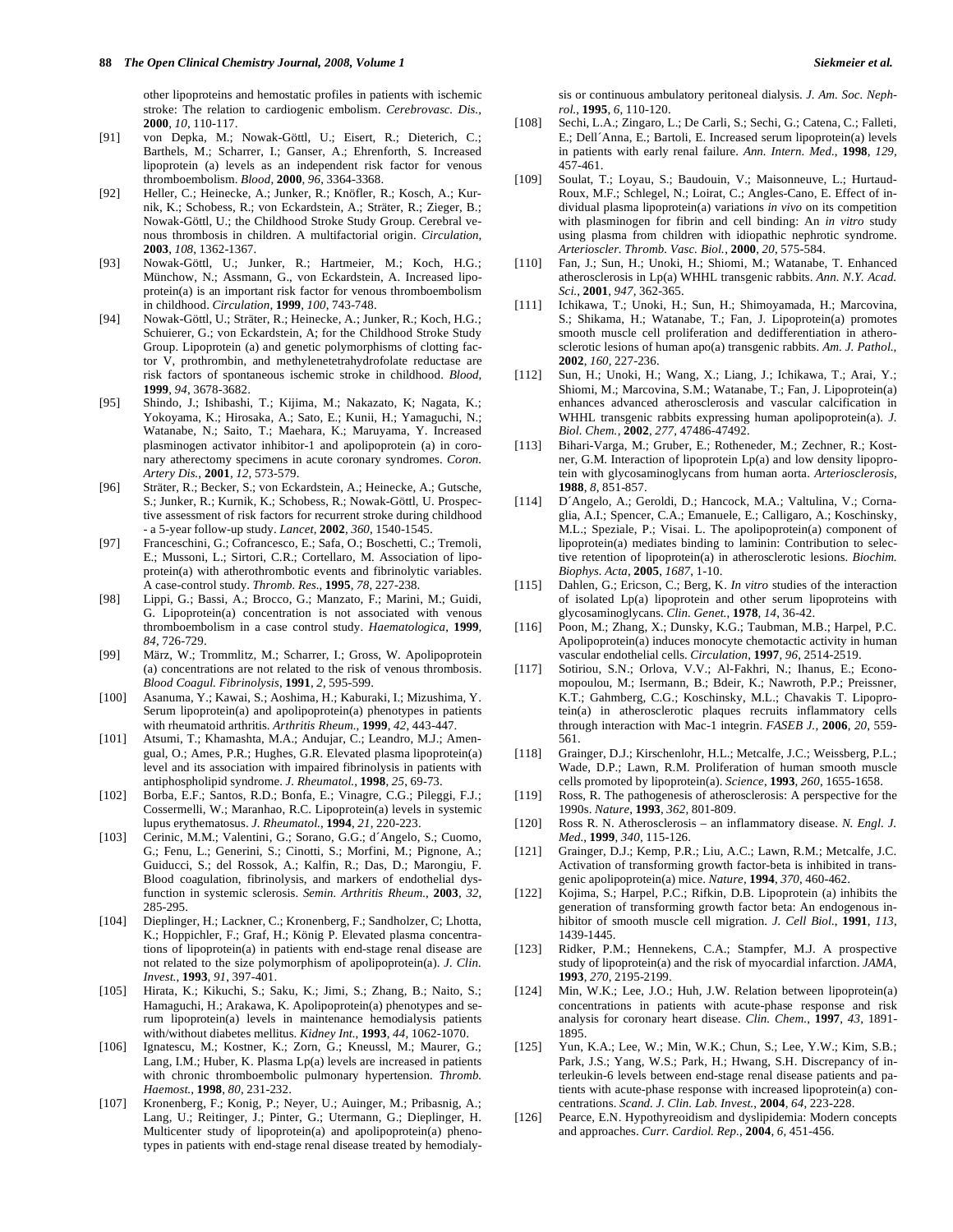- [127] Frazer, K.A.; Narla, G.; Zhang, J.L.; Rubin, E.M. The apolipoprotein(a) gene is regulated by sex hormones, and acute phase inducers in YAC transgenic mice. *Nat. Genet.*, **1995**, *9*, 424-431.
- [128] Marcovina, S.M.; Lippi, G.; Bagatell, C.J.; Bremner, W.J. Testosterone-induced suppression of lipoprotein(a) in normal men; relation to basal lipoprotein(A) level. *Atherosclerosis*, **1996**, *122*, 89- 95.
- [129] Barnhart, K.T.; Freeman, E.; Grisso, J.A.; Rader, D.J.; Sammel, M.; Kapoor, S.; Nestler, J.E. The effect of dehydroepiandrosterone supplementation to symptomatic perimenopausal women on serum endocrine profiles, lipid parameters, and health related quality of life. *J. Clin. Endocrinol. Metab.*, **1999**, *84*, 3896-3902.
- [130] Berglund, L.; Carlstrom, K.; Stege, R.; Gottlieb, C.; Eriksson, M.; Angelin, B.; Henriksson, P. Hormonal regulation of serum lipoprotein(a) levels: Effects of parenteral administration of estrogen or testosterone in males. *J. Clin. Endocrinol. Metab.*, **1996**, *81*, 2633- 2637.
- [131] Hartgens, F.; Rietjens, G.; Keizer, H.A.; Kuipers, H.; Wolffenbuttel, B.H.R. Effects of androgenic-anabolic steroids on apolipoproteins and lipoprotein(a). *Br. J. Sports Med.*, **2004**, *38*, 253-259.
- [132] Arrer, E.; Jungwirth, A.; Mack, D.; Frick, J.; Patsch, W. Treatment of prostate cancer with gonadotropin-releasing hormone analogue: Effect on lipoprotein(a). *J. Clin. Endocrinol. Metab.*, **1996**, *81*, 2508-2511.
- [133] Denti, L.; Pasolini, G.; Cortellini, P.; Ferretti, S.; Sanfelici, L.; Ablondi, F.; Valenti, G. Effects of androgen suppression by gonadotropin-releasing hormone agonist and flutamide on lipid metabolism in men with prostate cancer: Focus on lipoprotein(a). *Clin. Chem.*, **1996**, *42*, 1176-1181.
- [134] Hislop, M.S.; St Clair Gibson, A.; Lambert, M.I.; Noakes, T.D.; Marais, A.D. Effects of androgen manipulation on postprandial triglyceridemia, low-density lipoprotein particle size and lipoprotein(a) in men. *Atherosclerosis*, **2001**, *159*, 425-432.
- [135] von Eckardstein, A.; Kliesch, S.; Nieschlag, E.; Chirazi, A.; Assmann, G.; Behre, H.M. Suppression of endogenous testosterone in young men increases serum levels of high density lipoprotein subclass lipoprotein A-I and lipoprotein(a). *J. Clin. Endocrinol. Metab.*, **1997**, *82*, 3367-3372.
- [136] Denti, L.; Pisolini, G.; Cortellini, P.; Sanfelici, L.; Benedetti, R.; Cecchetti, A.; Ferretti, S.; Bruschieri, L.; Abbondi, F.; Valenti, G. Changes in HDL-cholesterol and lipoprotein Lp(a) after 6-month treatment with finasteride in males affected by benign prostatic hyperplasia (BPH). *Atherosclerosis*, **2000**, *152*, 159-166.
- [137] Hodgin, J.B.; Maeda, N. Minireview: Estrogen and mouse models of atherosclerosis. *Endocrinology*, **2002**, *143*, 4495-4501.
- [138] Moskowitz D. A comprehensive review of the safety and efficacy of bioidentical hormones for the management of menopause and related health risks. *Altern. Med. Rev.*, **2006**, *11*, 208-223.
- [139] Elhadd, T.A.; Neary, R.; Abdu, T.A.; Kennedy, G.; Hill, A.; McLaren, M.; Akber, M.; Belch, J.J.; Clayton, R.N. Influence of the hormonal changes during the normal menstrual cycle in healthy young women on soluble adhesion molecules, plasma homocysteine, free radical markers and lipoprotein fractions. *Int. Angiol.*, **2003**, *22*, 222-228.
- [140] Haines, C.J.; Cheung, L.P.; Lam, C.W. Changes in atherogenic lipids and lipoproteins during natural and hyperstimulated cycles in healthy women. *Fertil. Steril.*, **1997**, *68*, 231-235.
- [141] Reed, R.G.; Kris-Etherton, P.; Stewart, P.W.; Pearson, T.A.; for the DELTA (Dietary Effects on Lipoproteins and Thrombogenic Activity) Investigators. Variation of lipids and lipoproteins in premenopausal women compared with men and postmenopausal women. *Metabolism*, **2000**, *49*, 1101-1105.
- [142] Ricci, G.; Tamaro, G.; Simeone, R.; Giolo, E.; Nucera, G.; de Seta, F.; Guaschino, S. Lipoprotein(a) changes during natural menstrual cycle and ovarian stimulation with recombinant and highly purified urinary FSH. *Hum. Reprod.*, **2001**, *16*, 449-456.
- [143] Bayrak, A.; Aldemir, D.A.; Bayrak, T.; Corakci, A.; Dursun, P. The effect of hormone replacement therapy on the levels of serum lipids, apolipoprotein AI, apolipoprotein B and lipoprotein (a) in Turkish postmenopausal women. *Arch. Gynecol. Obstet.*, **2006**, *274*, 289-296.
- [144] Bruschi, F.; Meschia, M.; Soma, M.; Perotti, D.; Paletti, R.; Crosignani, P.G. Lipoprotein(a) and other lipids after oophorectomy and estrogen replacement therapy. *Obstet. Gynecol.*, **1996**, *886*, 950-954.
- [145] Kim, C.J.; Ryu, W.S.; Kwak, J.W.; Park, C.T.; Ryoo, U.H. Changes in  $Lp(a)$  lipoprotein and lipid levels after cessation of female sex hormone production and estrogen replacement therapy. *Arch. Intern. Med.*, **1996**, *156*, 500-504.
- [146] Saarto, T.; Blomqvist, C.; Ehnholm, C.; Taskinen, M.R.; Elomaa, I. Effects of chemotherapy-induced castration on serum lipids and apoproteins in premenopausal women with node-positive breast cancer. *J. Clin. Endocrinol. Metab.*, **1996**, *81*, 4453-4457.
- [147] Shlipak, M.G.; Simon, J.A.; Vittinghoff, E.; Lin, F.; Barrett-Connor, E.; Knopp, R.H.; Levy, R.I.; Hulley, S.B. Estrogen and progestin, lipoprotein(a), and the risk of recurrent coronary heart disease events after menopause. *JAMA*, **2000**, *283*, 1845-1852.
- [148] Ushioda, M.; Makita, K.; Takamatsu, K.; Horiguchi, F.; Aoki, D. Serum Lipoprotein(a) dynamics before/after menopause and longterm effects of hormone replacement therapy on lipoprotein(a) levels in middle-aged and older Japanese women. *Horm. Metab. Res.*, **2006**, *38*, 581-586.
- [149] Kusama, M.; Miyauchi, K.; Aoyama, H.; Sano, M.; Kimura, M.; Mitsuyama, S.; Komaki, K.; Doihara, H. Effects of toremifene (TOR) and tamoxifen (TAM) on serum lipids in postmenopausal patients with breast cancer. *Breast Cancer Res. Treat.*, **2004**, *88*, 1- 8.
- [150] Liberopoulos, E.; Karabina, S.A.; Tselepis, A.; Bairaktari, E.; Nicolaides, C.; Pavlidis, N.; Elisaf, M. Are the effects of tamoxifen on the serum lipid profile modified by apolipoprotein E phenotypes? *Oncology*, **2002**; *62*, 115-120.
- [151] Wasan, K.M.; Goss, P.E.; Pritchard, P.H.; Shepherd, L.; Palmer, M.J.; Liu, S.; Tu, D., Ingle, J.N.; Heath, M.; Deangelis, D.; Perez, E.A. The influence of letrozole on serum lipid concentrations in postmenopausal women with primary breast cancer who have completed 5 years of adjuvant tamoxifen (NCIC CTG MA.17L). *Ann. Oncol.*, **2005**, *16*, 707-715.
- [152] Arnadottir, M.; Berg, A.L.; Dallongeville, J.; Fruchart, J.C.; Nilsson-Ehle, P. Adrenocorticotrophic hormone lowers serum Lp(a) and LDL cholesterol concentrations in hemodialysis patients. *Kidney Int.*, **1997**, *52*, 1651-1655.
- [153] Arnadottir, M.; Berg, A.L.; Kronenberg, F.; Lingenhel, A.; Hugosson, T.; Hegbrant, J.; Nilsson-Ehle, P. Corticotropin-induced reduction of plasma lipoprotein(a) concentrations in healthy individuals and hemodialysis patients: Relation to apolipoprotein(a) size polymorphism. *Metabolism*, **1999**, *48*, 342-346.
- [154] Berg, A.L.; Rafnsson, A.T.; Johannsson, M.; Dallongeville, J.; Arnadottir, M. The effects of adrenocorticotrophic hormone and an equivalent dose of cortisol on the serum concentrations of lipids, lipoproteins, and apolipoproteins. *Metabolism*, **2006**, *55*, 1083- 1087.
- [155] Clodi, M.; Oberbauer, R.; Waldhäusl, W.; Maurer, G.; Kostner, G.M.; Kostner, K. Urinary excretion of apo(a) fragments in NIDDM patients. *Diabetologia*, **1997**, *40*, 1455-1460.
- [156] Catena, C.; Novello, M.; Dotto, L.; De Marchi, S.; Sechi, L.A. Serum lipoprotein(a) concentrations and alcohol consumption in hypertension: Possible relevance for cardiovascular damage. *J. Hypertens.*, **2003**, *21*, 281-288.
- [157] Fontana, P.; Mooser, V.; Bovet, P.; Shamlaye, C.; Burnand, B.; Lenain, V.; Marcovina, S.M.; Riesen, W., Darioli, R. Dosedependent inverse relationship between alcohol consumption and serum Lp(a) levels in black African males. *Arterioscler. Thromb. Vasc. Biol.*, **1999**, *19*, 1060-1065.
- [158] Delarue, J.; Husson, M.; Schellenberg, F.; Tichet, J.; Vol, S.; Couet, C.; Lamisse, F. Serum lipoprotein(a) [Lp(a)] in alcoholic men: Effect of withdrawal. *Alcohol*, **1996**, *13*, 309-314.
- [159] Paassilta, M.; Kervinen, K.; Linnaluoto, M.; Kesaniemi, Y.A. Alcohol withdrawal-induced change in lipoprotein(a): Association with the growth hormone/insulin-like growth factor-I (IGF-I)/IGFbinding protein-1 (IGFBP-1) axis. *Arterioscler. Thromb. Vasc. Biol.*, **1998**, *18*, 650-654.
- [160] Rakic, V.; Puddey, I.B.; Dimmitt, S.B.; Burke, V.; Beilin, L.J. A controlled trial of the effects of alcohol intake on serum lipid levels in regular drinkers. *Atherosclerosis*, **1998**, *137*, 243-252.
- [161] Katan, M.B.; Zock, P.L.; Mensink, R.P. Trans fatty acids and their effects on lipoproteins in humans. *Annu. Rev. Nutr.*, **1995**, *15*, 473- 493.
- [162] Sundram, K.; Ismail, A.; Hayes, K.C.; Jeyamalar, R.; Pathmanathan, R. Trans (elaidic) fatty acids adversely affect the lipoprotein profile relative to specific saturated fatty acids in humans. *J. Nutr.*, **1997**, *127*, 514S-520S.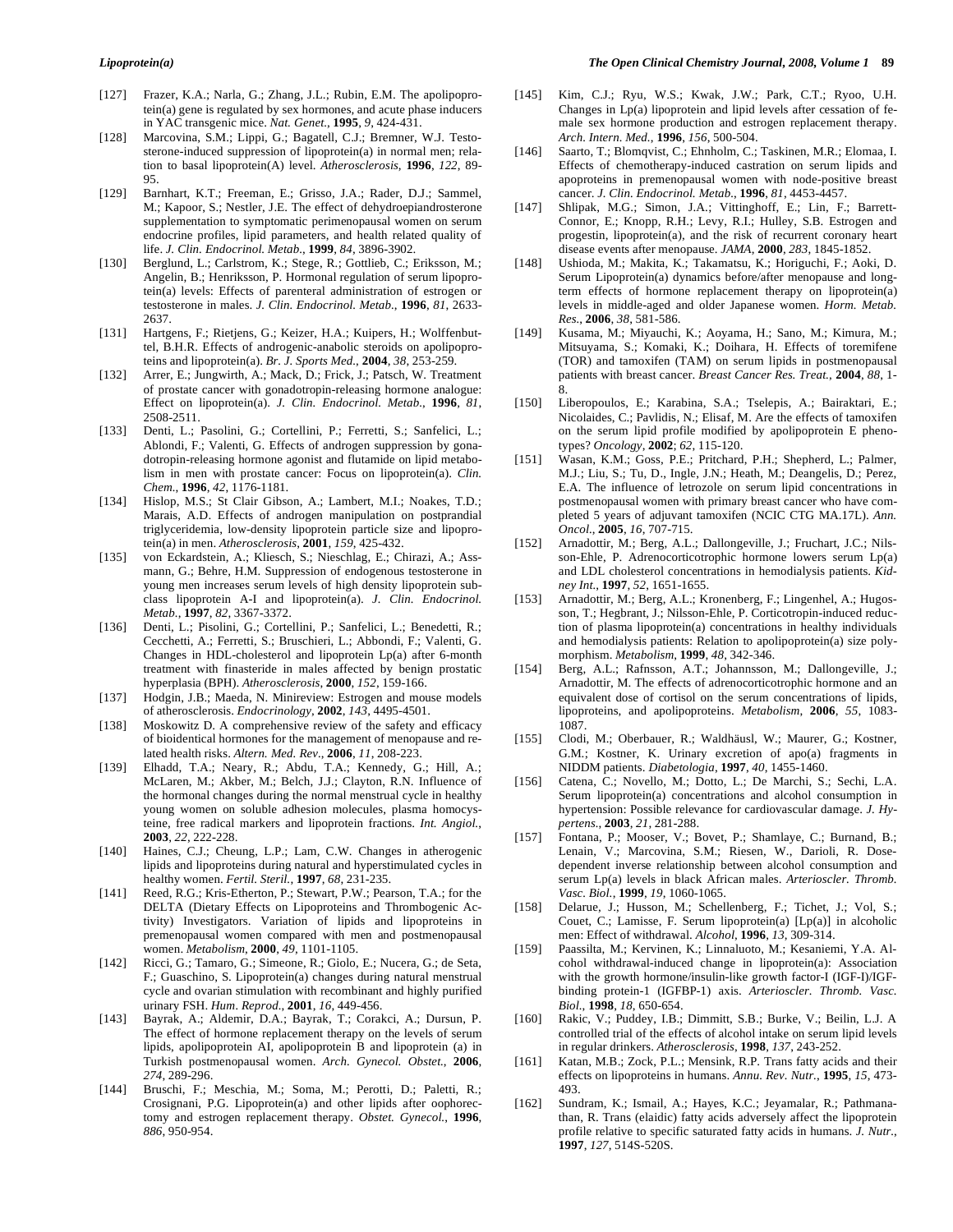- [163] Marcovina, S.M.; Kennedy, H.; Bittolo Bon, G.; Cazzolato, G.; Galli, C.; Casiglia, E.; Puato, M.; Pauletto, P. Fish intake, independent of apo(a) size, accounts for lower plasma lipoprotein(a) levels in Bantu fishermen of Tanzania: The Lugalawa Study. *Arterioscler. Thromb. Vasc. Biol.*, **1999**, *19*, 1250-1256.
- [164] Pedersen, J.I.; Muller, H.; Seljeflot, I.; Kirkhus, B. Palm oil versus hydrogenated soybean oil: Effects on serum lipids and plasma haemostatic variables. *Asia Pac. J. Clin. Nutr.*, **2005**, *14*, 348-357.
- [165] Shinozaki, K.; Kambayashi, J.; Kawasaki, T.; Uemura, Y.; Sakon, M.; Shiba, E.; Shibuya, T.; Nakamura, T.; Mori, T. The long-term effect of eicosapentaenoic acid on serum levels of lipoprotein (a) and lipids in patients with vascular disease. *J. Atheroscler. Thromb.*, **1996**, *2*, 107-109.
- [166] Rodrioguez Reguero, J.J.; Iglesias Cubero, G.; Martinez Celada, M.; Fueyo, J.R.; Sanchez Posada, I.; Braga, S.; Cortina, A. Interrelationships between lipoprotein(a) and other cardiovascular risk factors. *Cardiology*, **1995**, *86*, 432-435.
- [167] Os, I.; Hoieggen, A.; Larsen, A.; Sandset, P.M.; Djurovic, S.; Berg, K.; Os, A.; Birkeland, K.; Westheim, A. Smoking and relation to other risk factors in postmenopausal women with coronary artery disease, with particular reference to whole blood viscosity and beta-cell function. *J. Intern. Med.*, **2003**, *253*, 232-239.
- [168] Siekmeier, R.; März, W.; Kronenberger, H.; Seiffert, U.B.; Groß, W. Effects of cigarette smoking on plasma lipids, apolipoproteins, and lipoprotein (a). *Clin. Chem.*, **1994**, *40*, 1350-1351.
- [169] Ashavaid, T.F.; Kondkar, A.A.; Todur, S.P.; Dherai, A.J.; Morey, J.; Raghavan, R. Lipid, lipoprotein, apolipoprotein and lipoprotein(a) levels: Reference intervals in a healthy Indian population. *J. Atheroscler. Thromb.*, **2005**, *12*, 251-259.
- [170] Selby, J.V.; Austin, M.A.; Sandholzer, C.; Quesenberry, C.P.; Zhang, D.; Mayer, E.; Utermann, G. Environmental and behavioral influences on plasma lipoprotein(a) concentration in women twins. *Prev. Med.*, **1994**, *23*, 345-353.
- [171] Tello-Montoliu, A.; Roldan, V.; Climent, V.E.; Sogorb, F.; Lip, G.Y.H.; Marín, F. Does smoking status influence the effect of physical exercise on fibrinolytic function in healthy volunteers? *J. Thromb. Thrombolysis.*, **2006**, *21*, 163-166.
- [172] Buyukyazi, G. Differences in blood lipids and apolipoproteins between master athletes, recreational athletes and sedentary men. *J. Sports Med. Phys. Fitness*, **2005**, *45*, 112-120.
- [173] Byrne, D.J.; Jagroop, I.A.; Montgomery, H.E.; Thomas, M.; Mikhailidis, D.P.; Milton, N.G.; Winder, A.F. Lipoprotein (a) does not participate in the early acute phase response to training or extreme physical activity and is unlikely to enhance any associated immediate cardiovascular risk. *J. Clin. Pathol.*, **2002**, *55*, 280-285.
- [174] Kishali, N.F.; Imamoglu, O.; Kaldirimci, M.; Akyol, P.; Yildirim, K. Comparison of lipid and lipoprotein values in men and women differing in training status. *Int. J. Neurosci.*, **2005**, *115*, 1247-1257.
- [175] Cardoso, G.C.; Posadas, C.; Orvananos, O.O.; Peniche, C.; Zamora, J.; Aguilar, R.; Holguin, J.A.; Raynaud, A.S.; Morrisett, J.D.; Guevara, J. Long distance runners and body-builders exhibit elevated plasma levels of lipoprotein(a). *Chem. Phys. Lipids*, **1994**, *67-68*, 207-221.
- [176] Batiste, M.C.; Schaefer, E.J. Diagnosis and management of lipoprotein abnormalities. *Nutr. Clin. Care*, **2002**, *5*, 115-123.
- [177] Birjmohun, R.S.; Hutten, B.A.; Kastelein, J.J.P.; Stroes, E.S.G. Increasing HDL cholesterol with extended-release nicotinic acid: From promise to practice. *Neth. J. Med.*, **2004**, *62*, 229-234.
- [178] McCormack, P.L.; Keating, G.M. Prolonged-release nicotinic acid. A review of its use in the treatment of dyslipidemia. *Drugs*, **2005**, *65*, 2719-2740.
- [179] McKenney, J. New perspectives on the use of niacin in the treatment of lipid disorders. *Arch. Intern. Med.*, **2004**, *164*, 697-705.
- [180] Ramharack, R.; Spahr, M.A.; Hicks, G.W.; Kieft, K.A.; Brammer, D.W.; Minton, L.L.; Newton, R.S. Gemfibrozil significantly lowers cynomolgus monkey plasma lipoprotein[a]-protein and liver apolipoprotein[a] mRNA levels. *J. Lipid Res.*, **1995**, *36*, 1294-1304.
- [181] Bambauer, R. Is lipoprotein (a)–apheresis useful? *Ther. Apher. Dial.*, **2005**, *9*, 142-147.
- [182] Bosch, T.; Gahr, S.; Belschner, U.; Schaefer, C.; Lennertz, A.; Rammo, J.; for the DALI Study Group. Direct adsorption of lowdensity lipoprotein by DALI-LDL-apheresis: Results of a prospective long-term multicenter follow-up covering 12,291 sessions. *Ther. Apher. Dial.*, **2006**, *10*, 210-218.
- [183] Schuff-Werner, P.; Gohlke, H.; Bartmann, U.; Baggio, G.; Corti, M.C.; Dinsenbacher, A.; Eisenhauer, T.; Grützmacher, P.; Keller,

C.; Kettner, U.; Kleophas, W.; Köster, W.; Olbricht, C.J.; Richter, W.O.; Seidel, D.; The HELP-Study Group. The HELP-LDLapheresis multicentre study, an angiographically assessed trial on the role of LDL-apheresis in the secondary prevention of coronary heart disease. II. Final evaluation of the effect of regular treatment on LDL-cholesterol plasma concentrations and the course of coronary heart disease. The HELP-Study Group. Heparin-induced extra-corporeal LDL-precipitation. *Eur. J. Clin. Invest.*, **1994**, *24*, 724-732.

- [184] Dobs, A.S.; Prasad, M.; Goldberg, A.; Guccione, M.; Hoover, D.R. Changes in serum lipoprotein(a) in hyperlipidemic subjects undergoing long-term treatment with lipid-lowering drugs. *Cardiovasc. Drugs Ther.*, **1995**, *9*, 677-684.
- [185] Kostner, G.M.; Gavish, D.; Leopold, B.; Bolzano, K.; Weintraub, M.S.; Breslow, J.L. HMG CoA reductase inhibitors lower LDL cholesterol without reducing Lp(a) levels. *Circulation*, **1989**, *80*, 1313-1319.
- [186] Leren, T.P.; Hjermann, I.; Foss, O.P.; Leren, P.; Berg, K. Longterm effect of lovastatin alone and in combination with cholestyramine on lipoprotein (a) level in familial hypercholesterolemic subjects. *Clin. Investig.*, **1992**, *70*, 711-718.
- [187] van Wissen, S.; Smilde, T.J.; Trip, M.D.; de Boo, T.; Kastelein, J.J.P.; Stalenhoef, A.F.H. Long term statin treatment reduces lipoprotein(a) concentrations in heterozygous familial hypercholesterolaemia. *Heart*, **2003**, *89*, 893-896.
- [188] Wu, S.C.; Shiang, J.C.; Lin, S.L.; Wu, T.L.; Huang, W.C.; Chiou, K.R.; Liu, C.P. Efficacy and safety of statins in hypercholesterolemia with emphasis on lipoproteins. *Heart Vessels*, **2005**, *20*, 217-223.
- [189] Bays, H.; Stein, E.A. Pharmacotherapy for dyslipidaemia current therapies and future agents. *Expert Opin. Pharmacother.*, **2003**, *4*, 1901-1938.
- [190] Derosa, G.; Cicero, A.F.; d´Angelo, A.; Gaddi, A.; Ciccarelli, L.; Piccinni, M.N., Salvadeo, S.A.; Pericolo, F.; Ferrari, I.; Gravina, A.; Ragonesi, P.D. Effects of 1 year of treatment with pioglitazone or rosiglitazone added to glimepiride on lipoprotein (a) and homocysteine concentrations in patients with type 2 diabetes mellitus and metabolic syndrome: A multicenter, randomized, double-blind, controlled clinical trial. *Clin. Ther.*, **2006**, *28*, 679-688.
- [191] Sarafidis, P.A.; Lasaridis, A.N.; Nilsson, P.M.; Mouslech, T.F.; Hitoglou-Makedou, A.D.; Stafylas, P.C.; Kazakos, K.A.; Yovos J.G.; Tourkantonis, A.A. The effect of rosiglitazone on novel atherosclerotic risk factors in patients with type 2 diabetes mellitus and hypertension. An open-label observational study. *Metabolism*, **2005**, *54*, 1236-1242.
- [192] Grekas, D.; Kassimatis, E.; Makedou, A.; Bacharaki, D.; Bamichas, G.; Tourkantonis, A. Combined treatment with low-dose pravastatin and fish oil in post-renal transplantation dislipidemia. *Nephron*, **2001**, *88*, 329-333.
- [193] Derosa, G.; Cicero, A.F.; Gaddi, A.; Mugellini, A.; Ciccarelli, L.; Fogari, R. The effect of L-carnitine on plasma lipoprotein(a) levels in hypercholesterolemic patients with type 2 diabetes mellitus. *Clin. Ther.*, **2003**, *25*, 1429-1439.
- [194] Rahbar, A.R.; Shakerhosseini, R.; Saadat, N.; Taleban, F.; Pordal, A.; Gollestan, B. Effect of L-carnitine on plasma glycemic and lipidemic profile in patients with type II diabetes mellitus. *Eur. J. Clin. Nutr.*, **2005**, *59*, 592-596.
- [195] Sirtori, C.R.; Calabresi, L.; Ferrara, S.; Pazzucconi, F.; Bondioli, A.; Baldassarre, D.; Birreci, A.; Koverech, A. L-carnitine reduces lipoprotein(a) levels in patients with hyper Lp(a). *Nutr. Metab. Cardiovasc. Dis.*, **2000**, *10*, 247-251.
- [196] Solfrizzi, V.; Capurso, C.; Colacicco, A.M.; d´Introno, A.; Fontana, C.; Capurso, S.A.; Torres, F.; Gadaleta, A.M.; Koverech, A.; Capurso, A.; Panza, F. Efficacy and tolerability of combined treatment with L-carnitine and simvastatin in lowering lipoprotein(a) serum levels in patients with type 2 diabetes mellitus. *Atherosclerosis*, **2006**, *188*, 455-461.
- [197] Cicero, A.F.; Derosa, G.; Miconi, A.; Laghi, L.; Nascetti, S.; Gaddi, A. Treatment of massive hypertriglyceridemia resistant to PUFA and fibrates: A possible role for the coenzyme Q10? *Biofactors*, **2005**, *23*, 7-14.
- [198] Cicero, A.F.; Derosa, G.; Miconi, A.; Laghi, L.; Nascetti, S.; Gaddi, A. Possible role of ubiquinone in the treatment of massive hypertriglyceridemia resistant to PUFA and fibrates. *Biomed. Pharmacother.*, **2005**, *59*, 312-317.